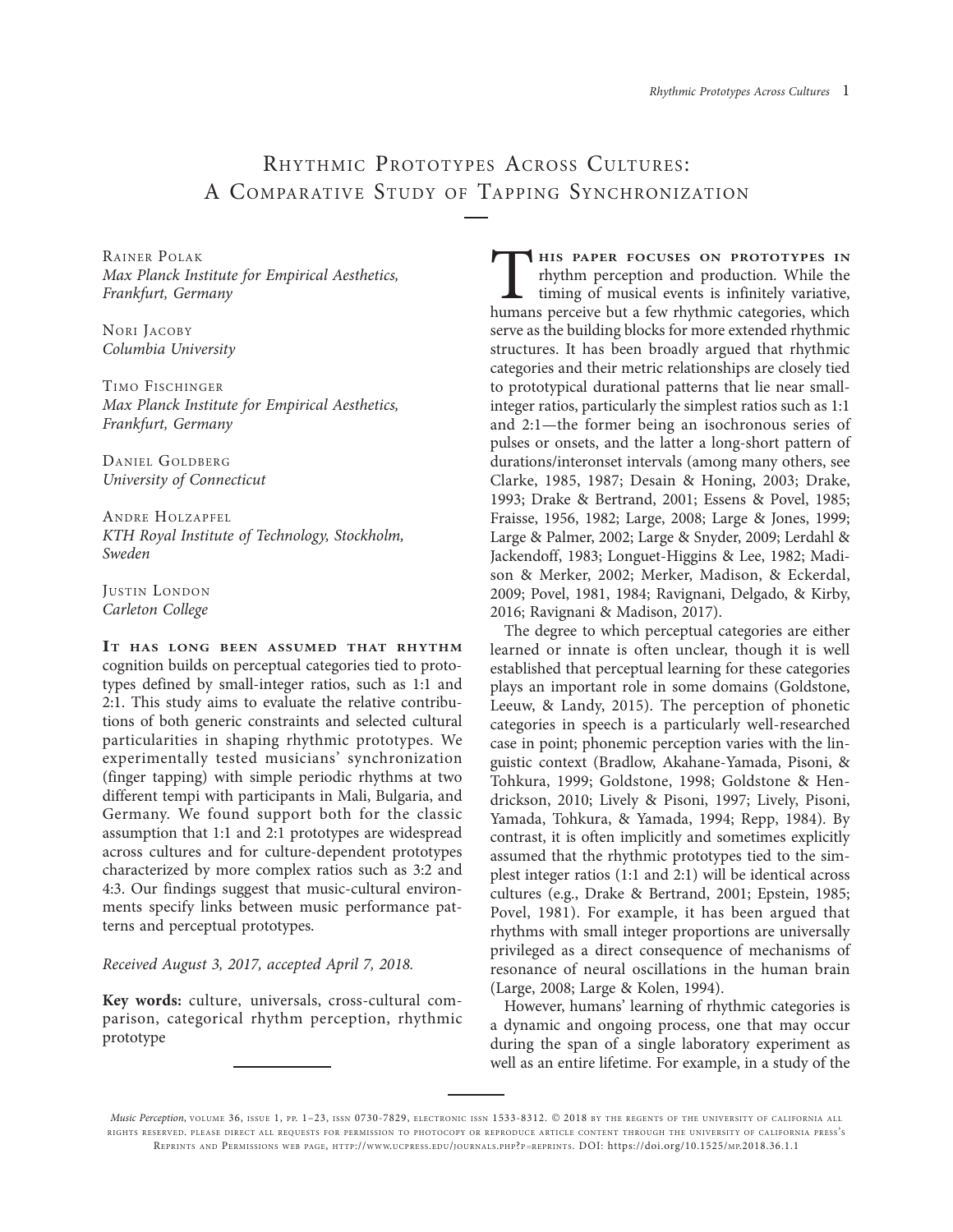identification of periodic rhythms comprised of three intervals, Schulze (1989) found that, after a training session, musicians were able to identify a large number of rhythmic categories. Likewise, Clarke (1987) and Desain and Honing (2003) showed that category boundaries are open to influence from metric priming. Honing noted that, ''it is the most frequently heard performance of a rhythm—rather than the canonical or integerrelated version of it, as notated in a score—that might function as a reference or category [...] which, in turn, is dependent on memory, expectation, and the ways in which we have been exposed to music in the course of our lives'' (Honing, 2013, p. 380). Thus, effects of longterm, culture-specific exposure and experience upon rhythmic category learning seem likely. Indeed, a growing body of cross-cultural research finds both linguistic and music-cultural backgrounds to influence rhythm perception and processing (Cameron, Bentley, & Grahn, 2015; Drake & El Heni, 2003; Iversen, Patel, & Ohgushi, 2008; Stobart & Cross, 2000; Toiviainen & Eerola, 2003; Will, 2017). In particular, enculturated familiarity with music showing mildly complex rhythmic ratios such as 2:2:3 can positively override the potential difficulty of processing such rhythms.<sup>1</sup> These rhythms are relatively difficult for North Americans to perceive (Repp, London, & Keller, 2005; Snyder, Hannon, Large, & Christiansen, 2006), but not for participants with Balkan, Turkish, or Indian backgrounds (Hannon, Soley, & Ullal-Gupta, 2012; Kalender, Trehub, & Schellenberg, 2013; Ullal-Gupta, Hannon, & Snyder, 2014), as the music in these countries more prominently features such rhythmic patterns, nor for very young North American infants, suggesting that the adult North Americans' bias towards isochronous meters reflect their specific enculturation

rather than a biological predisposition (Hannon & Trehub, 2005a). Infants and young children can easily learn to perceive these kinds of complex rhythms as a result of passive exposure; such learning is achieved less rapidly and fluently by older children and adults (Hannon & Trehub, 2005b; Hannon, Vanden Bosch der Nederlanden, & Tichko, 2012).

In sum, there is evidence to justify the assumption that the characteristics of specific musical enculturation can play a strong role in the cognition of musical rhythm. Ethnomusicological research has shown both cross-cultural trends toward statistical universals (Brown & Jordania, 2013) as well as abundant diversity in human rhythmic practices. One example of a rhythmic feature put forth as a statistical universal is isochronous metric beats: While pulse streams of beats with 1:1 proportions are not a feature of all music, Savage and colleagues argue that they feature in over 86% of the recordings accompanying the largest ethnomusicological encyclopedia of the world's music published to date (Savage, Brown, Sakai, & Currie, 2015). However, this wide distribution of isochrony does not preclude other principles of rhythmic organization. For instance, metric cycles may contain non-isochronous beats, which is often the case in musical styles from Scandinavia, the Balkans, Turkey, the Near East, and Australia, among others (see Bates, 2011; Brăiloiu, 1951/1984; Cler, 1994; During, 1997; Goldberg, 2015, 2017; Haugen, 2016; Holzapfel, 2015; Johansson, 2009, 2017; Kvifte, 2007; Marcus, 2007; Will, 2011). Furthermore, isochronous metric beats can contain subdivisions related by complex integer or non-integer ratios; such ''swung'' rhythms feature prominently in the Sahel and Savannah zones of sub-Saharan Africa (Kubik, 2010, pp. 50–52; Polak, 2010; Polak & London, 2014) and Afro-diasporic musical styles from North Africa and the Americas (see Benadon, 2006; Butterfield, 2011; Gerischer, 2003, 2006; Jankowsky, 2013; Naveda, Gouyon, Guedes, & Leman, 2011).

#### TEMPO AND METRIC LEVELS

Previous research in the cross-cultural variation of rhythm perception has tended to focus on moderate tempos characteristic of rhythm at the metric level of the beat. In particular, this research has capitalized on the prominence of both isochronous (''simple'') and non-isochronous (''complex'') beat cycles in some culture-geographic areas (Balkans, Turkey, the Near East, and India) and the relative lack of nonisochronous meters in others (Western Europe, USA) (see Yates, Justus, Atalay, Mert, & Trehub, 2017). The present study expands that line of research by focusing also on the relatively fast tempos that occur at the

<sup>&</sup>lt;sup>1</sup> Here and in the following, we comply with terminological usage in the literature on rhythm perception in referring to only the very simplest of small-integer ratios (1:1, 2:1, and 3:1) as ''simple.'' By contrast, we speak of 3:2, 4:3, or larger integer ratios as "(mildly) complex" rhythms. This may appear mathematically dubious; for instance, the ratio of 3:2 consists of very small integers and is mathematically simple. However, its dividend is not an integer multiple of the divisor; in other words, the quotient is not also an integer. This involves a somewhat higher degree of rhythmic complexity. For instance, 1:1, 2:1, and 3:1 are simple in that their greatest common divisor  $(gcd=1)$  can be used as a unit of measure for interpolation-based coordination of the two durations (1:1 = xx, 2:1 = x.x,  $3:1 = x.x$ ). This property is advantageous, as it affords a metric subdivision benefit for rhythm perception (London, 2012; Martens, 2011; Repp, 2003, 2008). By contrast, a gcd-based mental plotting of a 3:2 pattern would require quintuplet subdivision (x.x.). The gcd  $(= 1)$ here is not directly suggested by any of the two sounding intervals  $(= 2, 3)$ and requires more interpolations ( $=$  3) relative to the realized onsets ( $=$  2); furthermore, it is more rapid relative to the rhythmic pattern. These features can be assumed to result in a drastic decrease of potential subdivision benefit for processing this rhythm.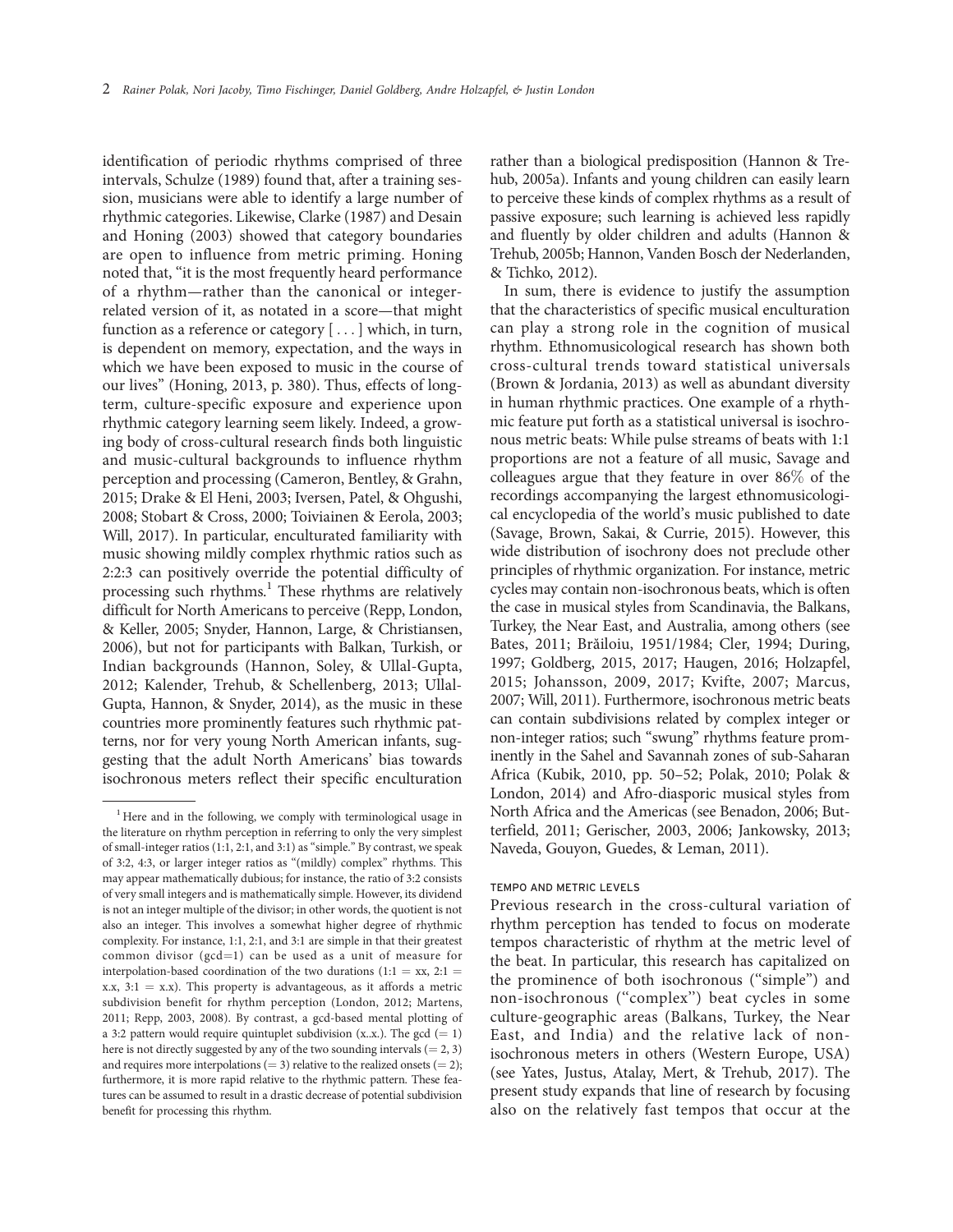rhythmic surface level in many musical styles, often corresponding to the metric level of beat subdivision.

Our study is specifically motivated by recent research in the performance and perception of non-isochronous structures of beat subdivisions in Malian drum ensemble music for social dancing. This repertoire features rhythms that involve complex-ratio beat subdivisions in the range of 5:4, 4:3 and 3:2. These are highly stable across a wide range of rhythms, tempo changes, instruments, performances, and performers (Polak, 2010; Polak & London, 2014) and afford precise ensemble entrainment (Polak, Jacoby, & London, 2016). Neuhoff, Polak, and Fischinger (2017) found that timing patterns based on these complex ratios were well discriminated and aesthetically preferred by Malian expert musicians and dancers over both isochronous versions and complex ratios that were foreign to their repertoire. Here, we ask whether musicians' perception and production prototypes co-vary with the prominent occurrence of corresponding rhythms characteristic of their music-cultural environments. In particular, we study whether Malian musicians who have learned to listen and perform in the context of a musical culture that prominently features fast complex ratio two-element rhythms may also have developed a corresponding cognitive prototype active in the same fast tempo range. We examine this issue by comparing the performance of expert musicians from Mali with that of other experienced musicians from Bulgaria and Germany in a simple rhythm synchronization task, where participants tap along with all events in periodic two-element rhythm patterns.

#### MUSICIANSHIP

Previous tapping studies have rarely used intervals shorter than 250 ms, assuming that nonmusician participants usually cannot tap much faster than that without considerable interference from motor constraints (Povel, 1981; Repp, 2003). By contrast, the threshold for the fastest metric subdivision rate in music performance and perception has been suggested to go down to 125 ms (Repp, 2003), 100 ms (London, 2002), or even 80 ms (Polak, 2017). Basic synchronization or synchronizationcontinuation tapping paradigms thus cannot easily cover the fastest event activity rates found in music when testing the general population. Since this paper is testing a hypothesis about perception and production of rhythm at fast tempi (our experiment included stimuli with intervals as short as 167 ms), we focused mainly on musicians; additional results for nonmusicians at a slower tempo are reported in the Appendix.

A cross-cultural definition of ''musician'' can be problematic. While in some social contexts, a specific cohort of the population may identify as musicians, in other cultures such distinctions may not exist. For instance, everybody may equally engage in performance, or what we here consider to be music may be subsumed as just one dimension of a multi-modal performance or as part of a ritual (Trehub, Becker, & Morley, 2015). In cases where identifiable groups of musicians exist, there are still differences: they may receive institutionalized training and work professionally in some cultures, while in others they do not. The commonly used measure of "years of training" here would be irrelevant.

In our study, we do not aim at a cross-culturally tenable definition of ''musicianship,'' but rather use the concept as a heuristic for recruitment strategies. We targeted groups whose individual members: a) are typically identified and self-identify as specialized players of instruments in their respective social environments, b) are active as performers in public settings, and c) make major parts of their living as (semi-)professional players or are in the final stage of training for this profession. This operational definition covers European professional musicians and music conservatory students as well as professional drummers in urban Mali.

## **CULTURE**

The empirical description of the structure and extent of cross-cultural variation is an indispensable first step toward an understanding of the relationship between universal constraints and cultural contingency in human musical behavior (Stevens, 2012). What we can empirically observe and should want to report is the extent of variation, without discarding strong degrees of variation as irrelevant from a ''universalist'' perspective or ignoring strong degrees of uniformity as uninteresting from a "relativist" perspective.

In the context of this cross-cultural research program, we conceive of culture as the human disposition toward social learning and the dynamic convergence of behavior within social fields as well as diversification across social fields. Social fields are spaces of increased likelihood of interaction, characterized by individuals' positions and potentials for action (Bourdieu, 1984). Cultural anthropologists have emphasized the multitude and difference of competing definitions of culture (see Kroeber & Kluckhohn, 1952), many of which propose to focus on binary aspects such as structure or content, overt behavior or meaning, etc. Our focus on social learning instead has the advantage of being inclusive, as it potentially acknowledges any aspect of behavior, including perception and cognition. This breadth has characterized many prominent definitions ever since Edward B. Tylor's seminal formulation: "Culture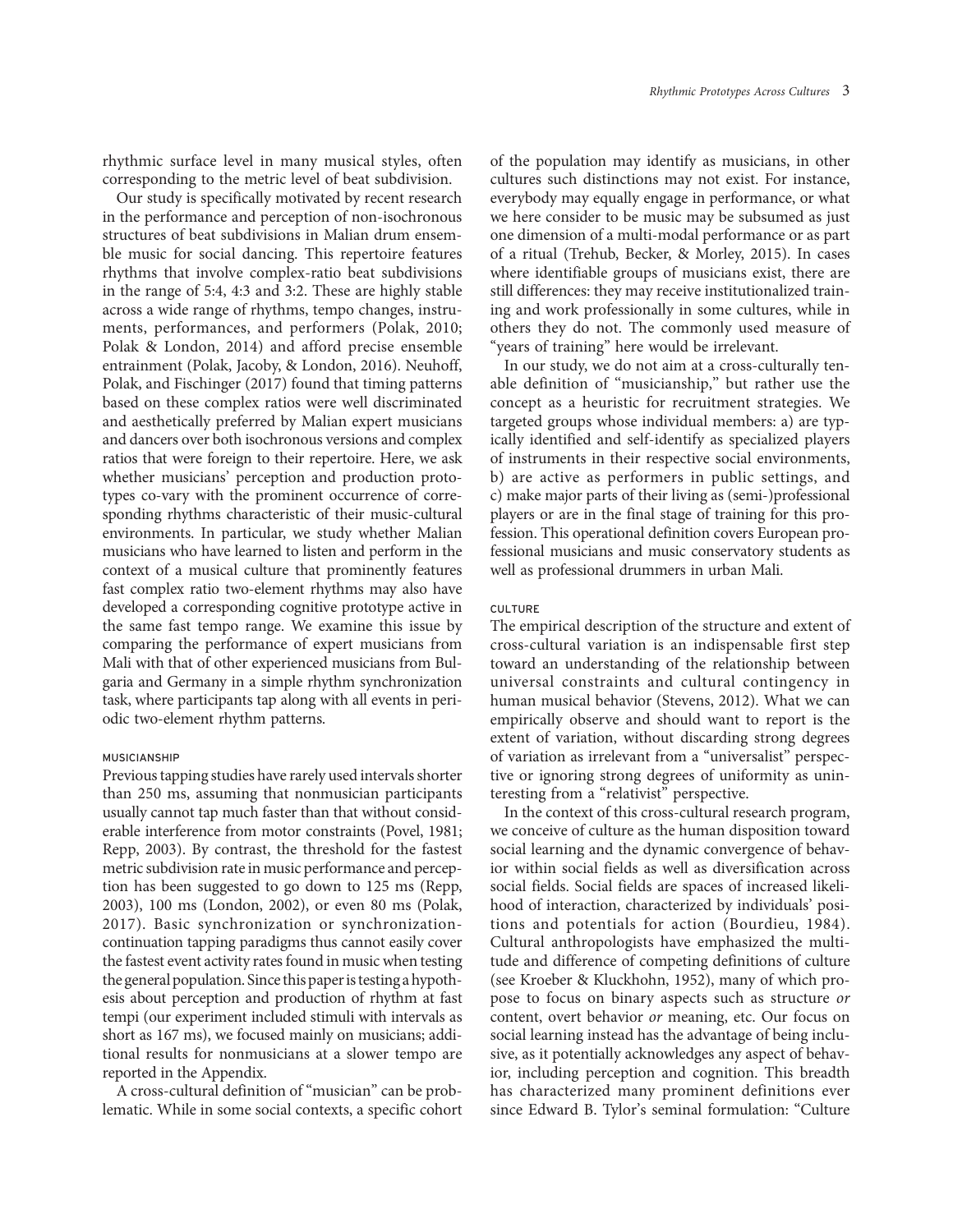or civilization, taken in its wide ethnographic sense, is that complex whole which includes knowledge, belief, art, morals, law, custom, and any other capabilities and habits acquired by man as a member of society'' (Tylor 1871/1920, p. 1). Mechanisms of social learning and cultural transmission leading toward both relative continuity within social fields and diversity across fields have been theorized and modeled in studies of cultural evolution over the past decades (Boyd & Richerson, 2005; Henrich & Tennie, 2017; Richerson & Boyd, 2005; Tennie, Call, & Tomasello, 2009; Tomasello, 1999; Tomasello, Kruger, & Ratner, 1993). However, ethnographic research has amply demonstrated that ''cultures'' are fuzzy, malleable, changing, heterogeneous entities, often incongruent with ethnic, linguistic, political, or other units. Relatively discrete population units (ethnic groups, nations, states) often are not congruent with "a culture." Of course, such social units can construct cultural difference and emphasize group boundaries, yet these are dynamic, often emergent outcomes of socio-cultural processes, not the stable essentials that, for instance, the concept of race would suggest (Amselle & M'Bokolo, 2009; Barth, 1998; Bashkow, 2004; Bourdieu, 1984; Brumann, 1999; Goody, 1992; Gupta & Ferguson, 1992; Kahn, 1989; Kuper, 1999/2003; Lentz, 2016).

Remaining mindful of these complexities of culture, we ran experiments in Bulgaria, Germany, and Mali, and assumed country of residence to represent only a rough proxy for partly overlapping yet partly non-overlapping social fields and music-cultural environments. Some aspects of these cultural contexts are probably relatively local, regional, or national, and thus potentially distinct, while others are transnational or global. It is of course impossible to quantify the degrees and details of sociocultural overlap amongst the three countries considered. However, we can assume that degrees of geographical and social distance do vary and play a role for relative cultural distance (Elfenbein & Ambady, 2003). In an effort to acknowledge potential cultural variation not only across but also within countries, we included two participant groups differentiated by stylistic orientation in the case of Bulgaria, namely, a group of musicians who specialize in traditional Bulgarian music and a group of musicians trained in Western classical music.

#### CATEGORICAL PERCEPTION OF TWO-ELEMENT RHYTHMS

Categorical perception is a non-continuous discrimination mechanism that involves the warping of percepts in phenomena that physically vary along a sensory continuum. It groups together the instances of a certain segment of that continuum into discrete equivalence classes, or categories. The perceived difference between instances within categories is perceptually compressed, whereas it is increased at the border between two categories (Harnad, 1990; Repp, 1984; Goldstone & Hendrickson, 2010).

Categorical perception has traditionally been studied using discrimination paradigms, typically a twoalternative forced-choice task (2AFC) task, which was introduced to the study of categorical rhythm perception by Clarke (1987). Clarke (1987) and Desain and Honing (2003) used another experimental paradigm when they asked musician participants to identify sounding rhythmic patterns with nominal durational values taken from Western musical notation. Reliance on notation has the disadvantage of limiting recruitment of participants to a single cultural tradition. It would be impossible to apply this method to the majority of worldwide music-cultural traditions, which do not typically use graphic symbols for music composition, pedagogy, and performance.

While both of these methods have proved highly productive, they also may risk overemphasizing the functional importance of boundaries and underestimating the core function of real-life categorical perception (Repp, 1984, pp. 319–320), which is to reliably and fluently identify "contents" (things, concepts, events, etc.), or at least to reduce uncertainty about what these contents are by perceiving them as instantiations of categories.

The characterization of perceptual categories often combines information about their borders with other information that helps differentiate among instances within categories, such as when we perceive slightly different shades of a color, a nuanced difference in the pitch inflection or intonation of a specific note, or two expressively timed eighth notes as variations of a rhythmic category (cf. Honing, 2013, p. 375). A core notion here is prototypicality, understood as the mechanism whereby a focal, particularly representative spot within the space of a category serves as a reference point (Rosch, 1975). Research in linguistic perception shows that prototypical members of a phonetic category are processed more efficiently than less typical ones, and that the latter are judged with reference to their distance from the former (Lively, Logan, & Pisoni, 1993; Samuel, 1982). Moreover, a prototype of a phonetic category functions like a "perceptual magnet," which lowers discrimination accuracy between members of a category that approximate the prototype (Kuhl, 1991; Kuhl, Williams, Lacerda, Stevens, & Lindblom, 1992). Percepts are "pulled" toward perceptual prototypes because these correspond to the statistically most likely occurrence of the category, which the perceiver probabilistically estimates from his or her experience. Within-category percepts thus are biased toward the prototype (Clarke, 1987). A prototype with this biasing effect has been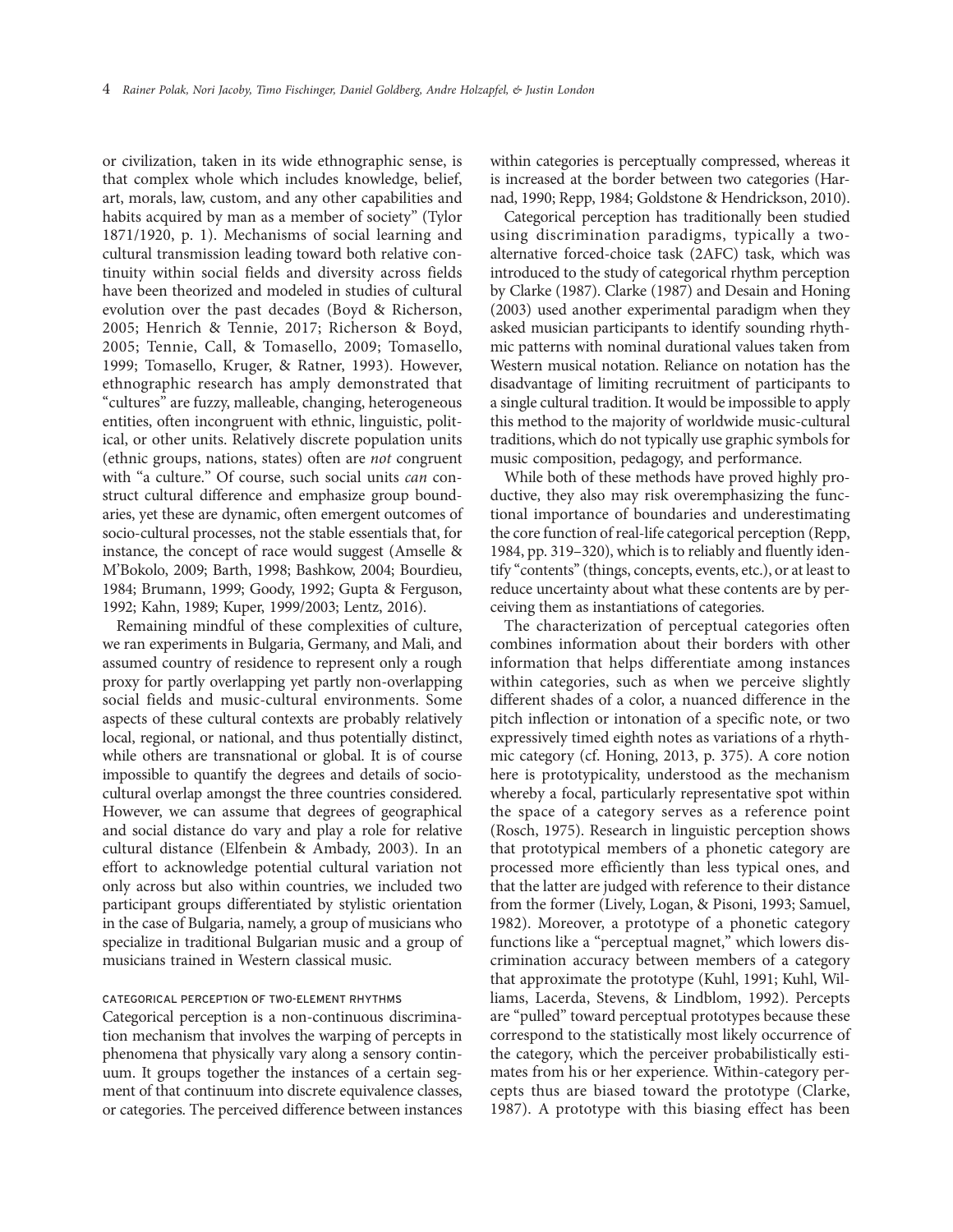referred to as an ''attractor'' in rhythm research (Repp, London, & Keller, 2012).

The concept of attractor/prototype as an aspect of categorical rhythm perception overlaps to some degree with the Bayesian concept of perceptual priors (Jacoby & McDermott, 2017; Sadakata, Desain, & Honing, 2006). It has been generally assumed that sensory systems try to extract true sensory information from a noisy measurement. Bayesian perception extends classical psychophysics by proposing that this process can be modeled as probabilistic inference, where both a priori knowledge about the external world and sensory measurement are taken into account. According to this view, observers are biased toward inferring that the perceived stimulus originates from a source in the real world that is more likely a priori. Therefore, perceptual attractors are simply highly probable points in a perceptual space, and their "attraction" is a consequence of the aforementioned inferential process. This conceptualization also provides a Bayesian interpretation for the ''perceptual magnet'' effect (Feldman, Griffiths, & Morgan, 2009).

Finger-tapping experiments whereby participants either tap their finger(s) along to a rhythmic "target" stimulus or continue tapping after an initial synchronization phase have been used extensively to study the production and perception of simple rhythms. Reliable reproduction is assumed to indicate that a stimulus ratio closely matches a perceptual rhythmic prototype. Consistent distortion away from the pacing stimulus's rhythmic ratio, by contrast, is assumed to indicate that it does not match any mental representation, and that the observed distortion is due to the attraction of a categorically related rhythmic prototype that is physically different yet perceived as embracing the target stimulus. Acknowledging that the experimental paradigm of tapping relies on both perception and production, previous research made substantial efforts to quantify the relative contribution of these components. One approach was to test whether changing the type of production used within the experiment would significantly alter measured production biases. The idea here was that if these biases were determined by production constraints, then a change in the mode of production (for example by replacing unimanual tapping with bimanual tapping) would have a substantial effect on the results. Summers, Bell, and Burns (1989) tested tapping with one finger, two fingers, and one finger of opposite hands; Repp et al. (2012) compared unimanual and bimanual tapping; and Jacoby and McDermott (2017) compared finger tapping to a condition in which the reproductions were verbal (nonsense syllables). These experiments repeatedly demonstrated that the mode of production

has almost no effect on the average production biases, consistent with the idea that biases are predominately perceptual. In addition, in a meta-analysis, Sadakata et al. (2006) compared experiments that involved perception, production, or both perception and production. They concluded that these experimental results are highly consistent with a unified explanation under which perception and production are determined predominantly by identical mechanisms. More directly, Jacoby & McDermott (2017) showed that the results of a perception-only categorical discrimination experiment (as proposed by Clarke, 1987) are almost fully predicted from a finger tapping experiment, suggesting that participants use similar perceptual categories, or perceptual priors, to perform both discrimination and reproduction tasks (see Jacoby & McDermott, 2017, Figure 5 and Experiment 5).

Rhythms comprised of two interonset intervals that are periodically repeated occur in many music performance contexts and are basic building blocks of more complex rhythmic patterns. Several studies using the tapping paradigm found a strong bias towards a prototypical 2:1 ratio for all uneven two-element rhythms: Ratios that are "sharper" than 2:1, such as 3:1, are consistently "softened" in the direction of 2:1, whereas softer ratios such as 3:2 are sharpened in the direction of 2:1 (Essens & Povel, 1985; Jacoby & McDermott, 2017; Povel, 1981; Repp et al., 2005, 2011, 2012; Semjen & Ivry, 2001; Snyder et al., 2006; Summers et al., 1989; Summers, Hawkins, & Mayers, 1986). These findings are in agreement with seminal research in categorical rhythm perception based on perception-only paradigms, which suggested a prominent role for only two overarching categories in rhythm perception, namely, even and uneven, with prototypes at 1:1 and 2:1 (Clarke, 1987; Drake, 1993; Fraisse, 1956, 1982).

The upper tier of Figure 1 displays a selection of small-integer ratios to illustrate the physically continuous space of periodic two-interval rhythms. The lower tier schematically depicts the above findings of tapping research. The red arrows indicate consistent distortions that suggest an overarching role for the category characterized by the 2:1 prototype (horizontal bracket). This finding was recently supported and differentiated by Jacoby and McDermott (2017, Figure S1), who had participants repeatedly tap stimuli which are created on the fly from their own previous reproductions; this iterative paradigm allows experimenters to elicit prototypes with great precision and reliability. As the sand-colored histogram shows, the 2:1 category is powerful in terms of its overarching extension (roughly identical with the catchment area of distortions in the conventional,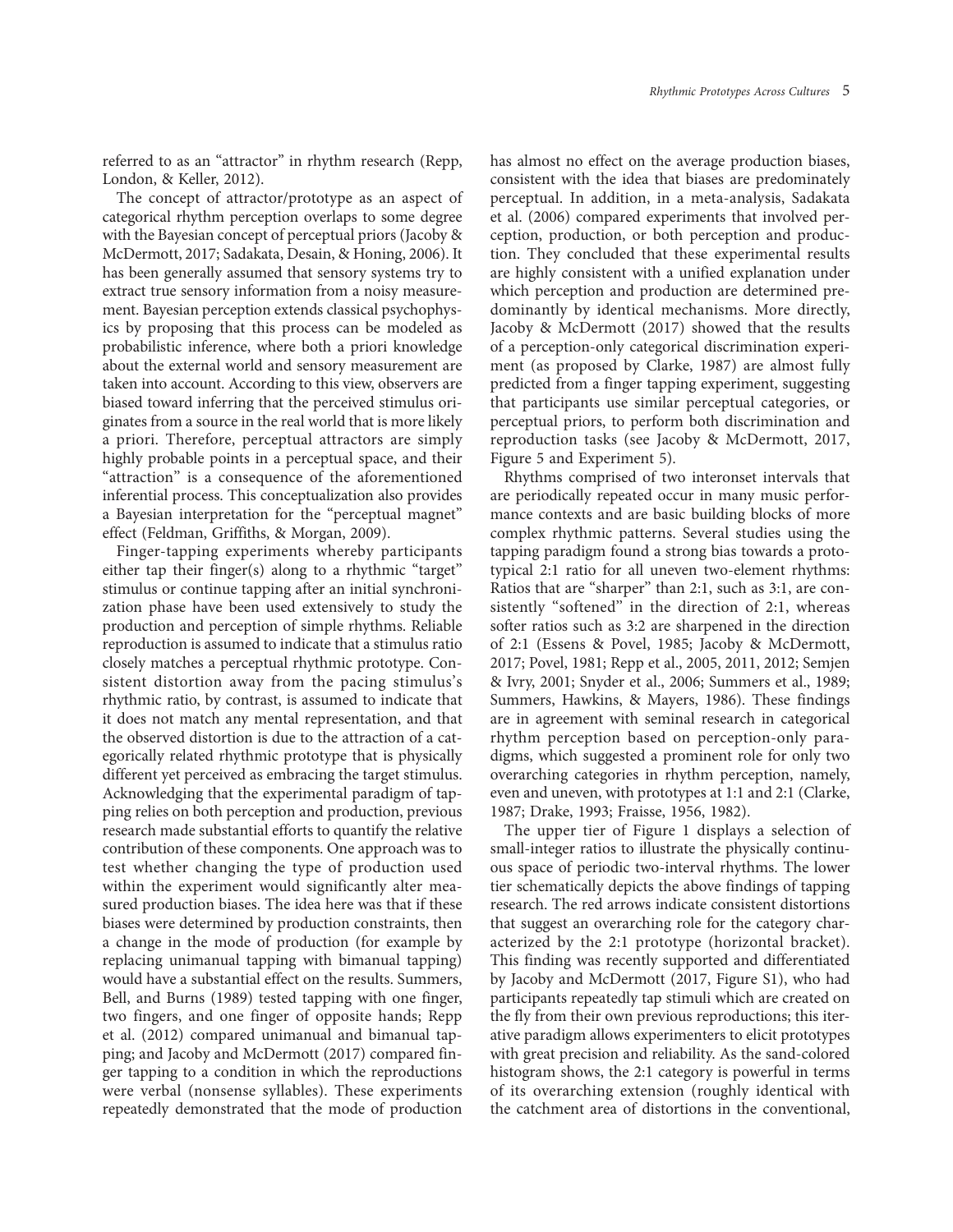

FIGURE 1. Upper tier: Selection of small-integer ratios illustrating various two-element rhythms at a given period. We specify ratios in four different formats (from left to right): small-integer ratio, percentages of the period, quotient of the long-short ratio, and quotient of short-long ratio. Lower tier: Schematic representation of the perceptual categorization of the space of two-element rhythms. In the upper part of the lower tier, red arrows roughly summarize the main biases found in classical tapping studies using "Western" listeners (e.g., Essens & Povel, 1985; Povel, 1981; Repp et al., 2005, 2011). The sand-colored histogram shows the distribution of participants' stabilized responses in the recently developed iterative tapping paradigm (taken from Jacoby & MacDermott 2017, Figure S1). Horizontal green brackets schematically indicate categories suggested by this research, with prototypes at 1:1, near 2:1, and near 3:1. The bottom part of the lower tier indicates the hypothesis, based on research in music from Mali (Polak, 2010; Polak & London, 2014; Polak et al., 2016) of an additional category with a prototype at about 4:3.

non-iterative tapping paradigm) and separated from the 1:1 category by a deep and broad valley of very low distribution frequency. The "empty zone" in the valley is indicative of perceptual ambiguity, which is characteristic of the border zones between two neighboring categories (Clarke, 1987).

This figure also shows that the 2:1 category is slightly biased away from the mathematical integer ratio proportion towards the 1:1 category. Such ''softening'' of the 2:1 ratio has been argued to be a characteristic of systematic variations of durations in expressive music performance (Gabrielsson, Bengtsson, & Gabrielsson, 1983), for example in the phenomenon referred to as ''swing timing'' in jazz research (Benadon, 2006). Indeed, Repp et al. (2011, 2012) found that participants' responses in a tapping experiment were slightly softening the 2:1 prototype. Note, however, that other studies showed no bias or even a bias in the reverse direction of a ''sharpened'' 2:1 (e.g., Povel, 1981; see review in Repp et al., 2012).

In summary, an impressive body of experimental research converges in suggesting the existence of only two powerful perceptual categories in the space of two-element rhythms, even and uneven (1:1 and

approximately 2:1). A third category for very uneven rhythms with a prototype in the proximity of 3:1 is perceptually less salient and only vaguely distinct from the 2:1 category; its prototype overlaps and is attracted by the 2:1 prototype. However, all of the relevant research used exclusively ''Western'' participants.

#### HYPOTHESES

If rhythm perception were determined by basic biological or psychological constraints that are similar for all humans (for example, by mechanisms such as neural oscillations in the brain), we would expect culturally universal rhythmic prototypes. According to this ''universalist'' hypothesis, other factors such as the context in which the rhythms are presented and the musicians' culture-specific experience would play minor roles in determining the characteristics of rhythmic perceptual categories. Alternatively, if perceptual categories were fundamentally dependent on culture, we would expect specific cultural environments to correspond to specific categories—a "relativist" hypothesis.

To operationalize these extreme hypotheses, we focus on the possibility that rhythmic prototypes may occur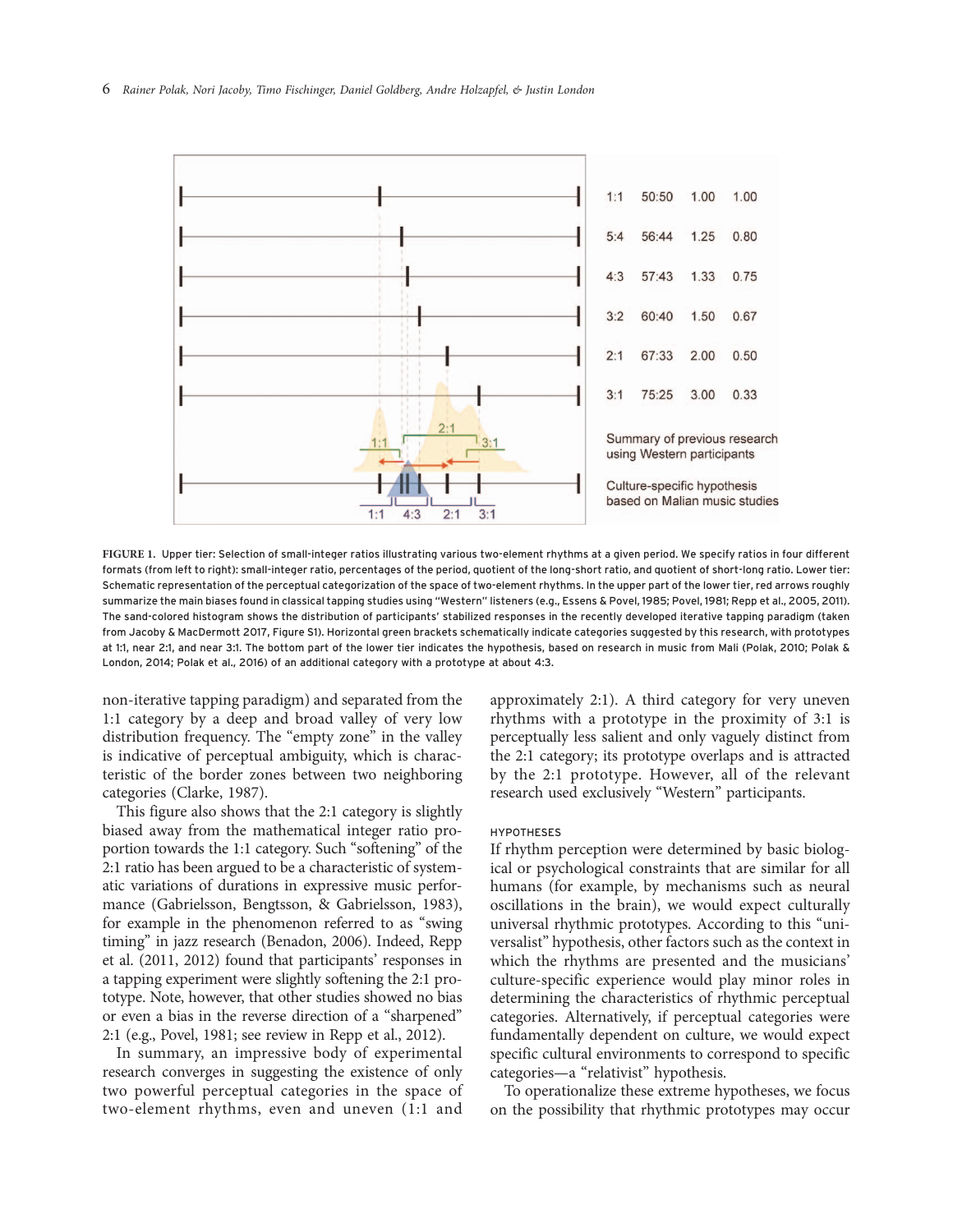where previous research converged in indicating that there are none, namely, in between 1:1 and 2:1. As mentioned in the introduction, complex-ratio beat subdivisions in the range of 5:4, 4:3, and 3:2 feature in dance music from Mali (Polak, 2010; Polak & London, 2014). While such ratios prevail in some pieces of repertoire, ratios of about 2:1 prevail in others, and both types of rhythm afford equally reliable and precise ensemble synchronization (Polak et al., 2016). Moreover, the more complex ratios are well discriminated and aesthetically preferred by Malian musicians for those pieces that do feature them in performance (Neuhoff et al., 2017). The relativist hypothesis thus would predict that a ratio somewhere around 4:3 ( $\approx$  57:43) may constitute a culture-specific prototype for Malian musicians' categorical rhythm perception (see Figure 1, blue triangle in lower tier). Similarly, this hypothesis would also predict a culturally specific category for Bulgarian folk musicians, since much Bulgarian folk music follows metric cycles featuring two beat intervals, long and short, where the ratio of long to short is close to 3:2 (see Djoudjeff, 1931; Goldberg, 2017; Hristov, 1925/1967; Moelants, 2006).

Thus, for the present study we chose participant groups from three countries and four contrasting music-cultural backgrounds: a) Malian drummers specializing in playing for vernacular dance events, b) mostly "classical" percussionists from Germany, whose rhythmic practice tends toward the canonical, simple small-integer ratios, c) Bulgarian musicians who perform folk music, and d) Bulgarian musicians trained in Western classical music.

We chose two tempos to test the hypotheses. As an example of a slow tempo, we adopted the pattern periodicity of 1000 ms, used by Povel (1981) for tapping with periodic two-interval rhythms. We tested three target ratios at that tempo, namely 2:1, 3:2 (an example of a ratio softer than 2:1), and 3:1 (an example of a sharper one); we also included a 1:1 ratio (i.e., isochronous tapping) as a baseline measure. The universalist hypothesis predicts that Povel's results with Westerners should generalize cross-culturally. Specifically, all participants should distort both 3:2 and 3:1 toward 2:1, whereas the reproduction of both 2:1 and 1:1 should involve only comparatively small deviations, if any. The relativist hypothesis, by contrast, predicts that Bulgarian folk musicians should distort the 3:2 ratio to a lesser degree than the other groups do, because 3:2 rhythms play a larger role in Bulgarian folk music than in Western and Malian music at this tempo. The 3:2 rhythm at a periodicity of 1000 ms (600:400 ms) may potentially be heard according to a metric cycle with one long and

one short beat by listeners familiar with Bulgarian folk music repertoires. Comparable meters are very rare in most styles of Western and Malian music.

A fast tempo was considered to compare the perception and production of 2:1 with a particular complex ratio, 58:42. Polak and London (2014) found the 58:42 ratio to be particularly prominent in their study of beat subdivision timings in two different styles of Malian drum ensemble music for vernacular dance events. While the 3:2 (60:40) ratios commonly found in Bulgarian music occur on the beat level, the 58:42 ratio in Malian music occurs on the subdivision level. Beat-level tempos used in the respective Malian genres lie between 80 and 200 bpm. Thus, we chose to use a beat periodicity of 500 ms for the fast tempo. At this periodicity, one can expect participants to perceive the period (500 ms) as an isochronous beat at 120 bpm with two uneven subdivisions.

Note that the 58:42 ratio that we tested is quite close to 4:3 ( $= 57.14:42.86$ ). The difference between 58:42 and 4:3 ratios would amount to only about four milliseconds per interval at the given periodicity (290:210 ms versus 286:214 ms). While we did not test discrimination, studies on the JND for ''swing ratio'' differences in two-interval rhythms strongly suggest that this difference would not be discernible (Frane & Shams, 2017; Friberg & Sundström, 2002). For the sake of simplicity, we thus refer to the 58:42 target ratio as "4:3." However, note that this only concerns the ratio of a two-interval rhythm and does not at the same time suggest the interpolation of an underlying septuplet subdivision  $(x \dots x \dots)$ . The latter would be too rapid (approximately 71 ms per element) to suggest a metrically relevant subpulse at the given tempo.

In the context of the fast tempo, the universalist hypothesis predicts that all participant groups (Malian, Bulgarian, and German) will uniformly distort the 4:3 target ratio toward 2:1. By contrast, the relativist hypothesis predicts that only the Bulgarian and German groups will exhibit a distortion toward 2:1, whereas the Malian participants will not.

#### Method

#### APPARATUS

We played stimuli from an external soundcard attached to a notebook computer and presented the signal to the participants via ear-enclosing studio-monitoring headphones. Participants tapped with one finger on the hard surface of a small idiophonic percussion instrument. They had limited audio feedback from the natural sound of the tapping device, which was dampened by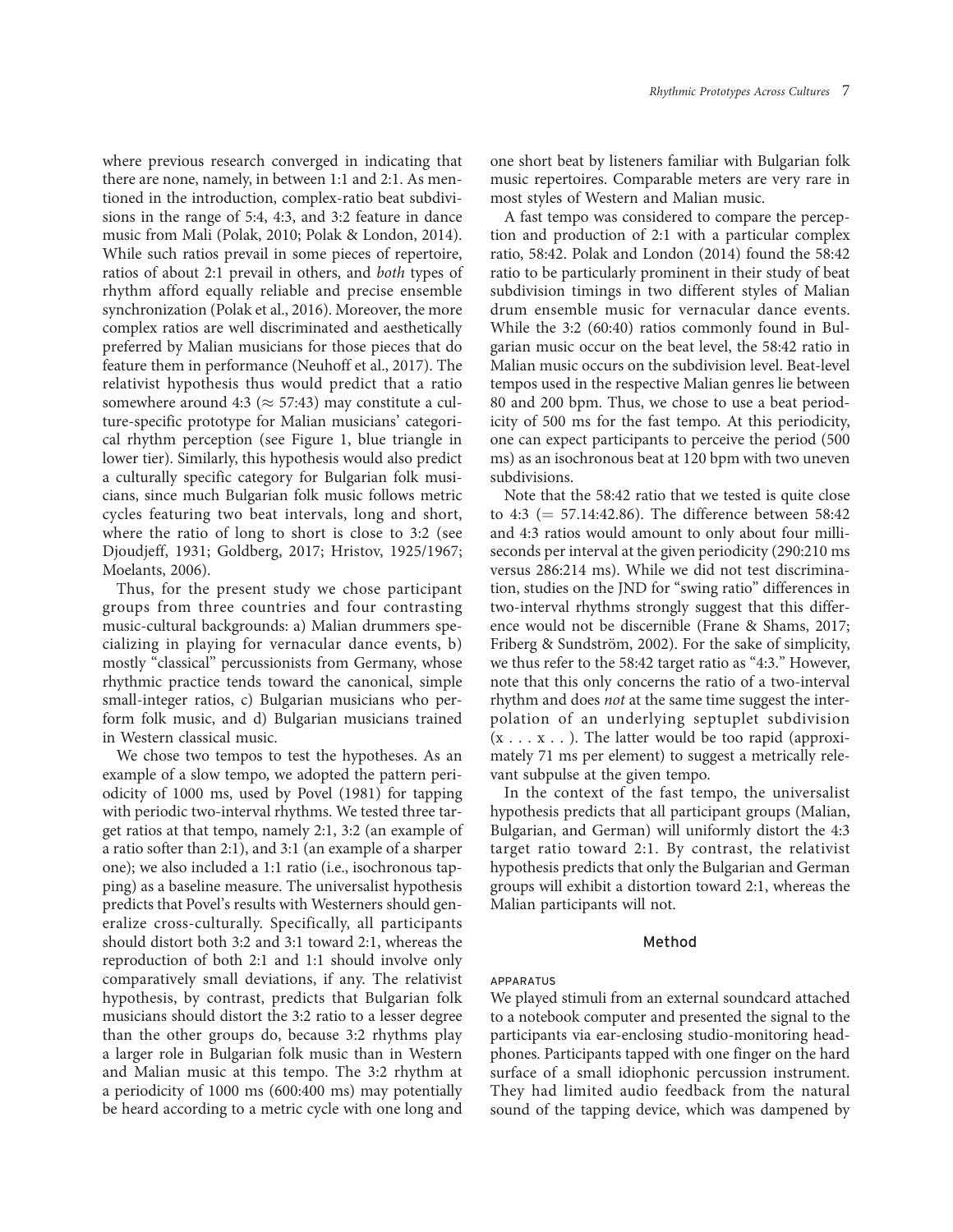| Tempo | pattern period | L: S ratio    | Percentages | L: S quotient | S: L quotient | IOIs (in ms) |
|-------|----------------|---------------|-------------|---------------|---------------|--------------|
| Slow  | $1000$ ms      | 1:1           | 50:50       | 1.00          | 1.00          | 500:500      |
|       |                | 3:2           | 60:40       | 1.50          | 0.67          | 600:400      |
|       |                | 2:1           | 67:33       | 2.00          | 0.50          | 667:333      |
|       |                | 3:1           | 75:25       | 3.00          | 0.33          | 750:250      |
| Fast  | $500$ ms       | 1:1           | 50:50       | 1.00          | 1.00          | 250:250      |
|       |                | $\approx 4:3$ | 58:42       | 1.38          | 0.72          | 290:210      |
|       |                | 2:1           | 67:33       | 2.00          | 0.50          | 333:167      |

TABLE 1. Rhythm Patterns Used as Stimuli

TABLE 2. Participant Groups Used in the Main Experiment

| Country of<br>Residence                          | Group                                                                                                                                                                                                                                                                                | Number and<br>gender                       | Age                                                                                                                                                                      |
|--------------------------------------------------|--------------------------------------------------------------------------------------------------------------------------------------------------------------------------------------------------------------------------------------------------------------------------------------|--------------------------------------------|--------------------------------------------------------------------------------------------------------------------------------------------------------------------------|
| Mali<br>Germany<br>Bulgaria<br>Bulgaria<br>Total | Professional percussionists specializing in folk dance music<br>Conservatory students of percussion and professional musicians $n = 14$ , 3 females<br>Conservatory students of folk music<br>Conservatory students and instructors of Western classical music $n = 26$ , 13 females | $n = 18$ , 1 female<br>$n = 12, 3$ females | mean = 41, range = $27-55$<br>mean = 32, range = $20 - 55$<br>mean = 23, range = $20-30$<br>mean = 33, range = $18-67$<br>$N = 70$ , 20 females mean = 33, range = 18-67 |

the headphones. We attached a piezoelectric transducer to the interior of the tapping device and recorded both: a) the stimulus from the soundcard, and b) the participant's response from the tapping device via the pickup into an external stereo recorder. The latency and jitter of this apparatus is estimated to be below 1 ms.

## STIMULI

The stimulus patterns presented in our experiment are summarized in Table 1. All stimuli used a single noisy closed hi-hat sound without definite center frequency, which we manipulated slightly for a particularly sharp tone onset (1 ms from onset to maximum amplitude) and rapid decay. The stimuli do not vary pitch, timbre, loudness, or any dimension other than interval ratio, nor are they primed by metric or other information. Each stimulus sequence starts with the short element and then repeats the long-short rhythmic pattern 38 times.

#### PARTICIPANTS

Table 2 details the participant groups we used. In Mali, we recruited both urban professional and rural semiprofessional drummers (players of jembe and dundun) specializing in percussive ensemble music for local celebratory dance events, such as weddings and staged dance-theatre. These are the musical styles previously studied by Polak and colleagues that motivated our culture-specific hypothesis. In Germany, we tested students of percussion at the Frankfurt University of Music and Performing Arts plus some mature professional musicians who play percussion and other instruments such as electric bass. Finally, in Bulgaria we distinguished two groups of expert instrumentalists that both consist of conservatory students of music at the Academy of Music, Dance, and Fine Arts in Plovdiv, one group training in Western classical music and the other one in Bulgarian folk music. Members of these groups often play several styles of music and instruments, which include drums and string instruments in the case of the folk music group, and piano, guitar, and clarinet, among several others, in the classical music group. The latter group also included instructors who teach classical music performance at the Academy.

#### **PROCEDURE**

Participants were instructed by experimenters and local research assistants in Bambara (the lingua franca in southern Mali), Bulgarian, or German. They gave their informed consent and received monetary compensation (10–50 EUR, depending on country and level of expertise). After acquainting themselves with the headphones, tapping device, seating position and tapping motion, they tested the audio stimulus in relation to the physical audio feedback of their own tapping response and tried out the task in the example of an isochronous pre-training stimulus. The task was to first listen to the stimulus patterns for a couple of seconds and then start tapping along with each audible sound in the best possible synchrony, continuing as long as the audio stimulus continued to sound.

The experiment was carried out in two parts, one for each of the two tempos. A brief training phase preceded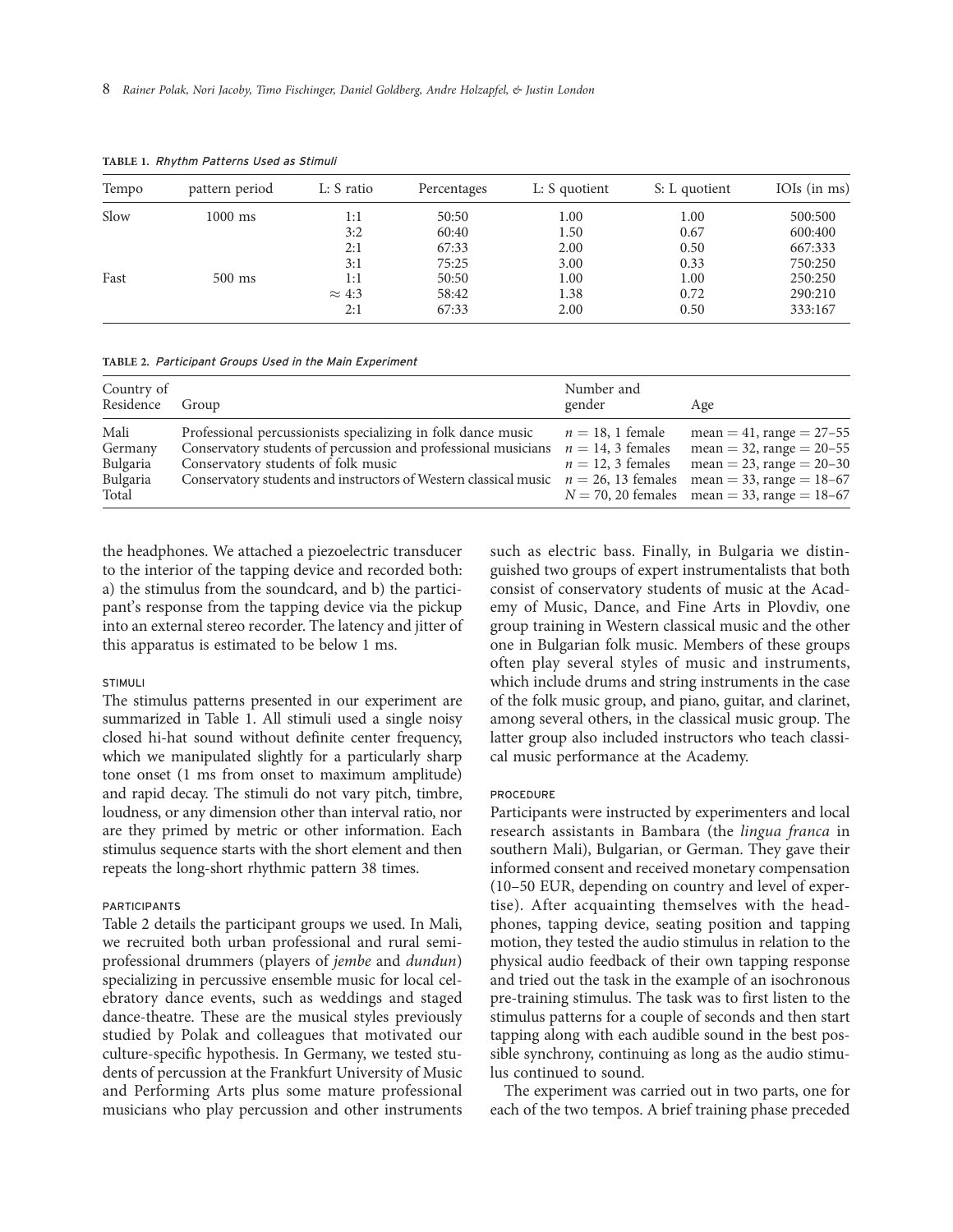each part, during which participants first heard short excerpts of each of the stimuli in the set and then carried out practice trials. Participants then performed the set of rhythms three times in three blocks, with a random order of stimuli within blocks. The order of parts (slow versus fast tempo) as well as of stimulus presentation during the training phase within each tempo was counterbalanced across participants. Experimenters cued stimuli on gestural or verbal signs given by the participant, who mostly performed the three to four rhythms per block and the three blocks of a part in a single run, with only a couple of seconds between trials and blocks. The slow tempo part comprised three blocks of four stimuli amounting to twelve trials of about 40 s in length. This typically took 10–15 min to perform. At the fast tempo, three blocks of three stimuli involved nine 20-s trials, which took only four to seven minutes. Instruction, training, and the main experiment at two tempos, a brief interview, and another experiment not reported here were carried out in one session that lasted for about 50–90 min.

#### DATA ANALYSIS

Onsets were extracted from raw audio recordings using a designated Matlab script as follows. We analyzed audio within 8-s windows. For each window, we computed the maximal amplitude of the audio signal and then marked all time points where the signal level crossed a 5% threshold of the maximum, ignoring the second of two onsets separated by less than 120 ms (slow tempo) or 80 ms (fast tempo), because these would clearly result from artifacts, such as an unintentional multiple onset, rather than an intentional tap. We similarly extracted all the stimulus onsets from the recorded audio signal. We paired detected stimulus onsets with response onsets that occurred within a window of 150 ms or 90 ms, respectively, centered around stimulus onsets  $\left(\frac{+}{-75} \text{ or } \frac{+}{-45} \text{ ms} \right)$  tolerance, respectively). Response onsets that did not match these criteria were discarded from further analysis. In general, participants tended to miss no more than three to four (of 38) patterns within a trial, which was mostly due to that in the beginning of each trial, they needed to hear at least one or two iterations of the rhythm before starting to tap.

Our analysis of the response data followed a procedure established in previous tapping studies (e.g., Repp, 2005). We denoted stimulus onsets by  $s_n$ , and response onsets by  $r_n$ . Asynchronies were defined as  $a_n = r_n - s_n$ , where negative asynchrony means that the response onsets precede the stimulus onsets. Interresponse intervals and interstimulus intervals where computed as  $c_n = s_n - s_{n-1}$  and  $d_n = r_n - r_{n-1}$ , respectively. The main variable of interest was the percentage of the first (short) interval's duration relative to the duration of the two-element pattern (first plus second interval). We examined separately each pair of consecutively produced response intervals  $(d_{2k-1}, d_{2k})$  and calculated the ratio between the first interval within the pair and the summed duration of the two intervals within the same pair. Formally, the relative duration of the first interval  $(o_k)$  is computed as follows:

$$
o_k = 100 \cdot \frac{d_{2k-1}}{d_{2k-1} + d_{2k}},
$$

where  $k = 1, \ldots, N$  and N is the number of onset pairs in a trial.

To compute the means of these relative durations as well as the asynchronies reported in the results sections below, we averaged, first, across the repetitions of the two-element pattern in each trial (> 30 repetitions), then across the three trials that participants performed for each stimulus pattern, and finally across the participants per group.

## Results

#### SLOW TEMPO

A 4  $\times$  4 repeated measures ANOVA (ratio  $\times$  group) of the difference of the mean produced relative duration of the first interval from the target relative duration found significant main effects both for ratio, F(2.09, 138.28) = 262.21,  $p < .001$ ,  $\eta_p^2 = .79$  (Greenhouse-Geisser correction applied here and below) and group,  $F(3, 66) = 4.48, p = .006, \eta_p^2 = .17$ , as well as a significant interaction,  $F(6.28, 138.28) = 3.05, p = .007$ ,  $\eta_p^2 = .12$ . As shown in Figure 2A, all participant groups distorted the reproduction of both 3:1 and 3:2 targets towards 2:1,  $F(1, 66) = 197.03, p < .001$ ,  $n_p^2 = .75; F(1, 66) = 365.62, p < .001, n_p^2 = .85$ (Bonferroni correction applied).

Further analyses specific to the different target rhythms showed no significant group effect for the 3:1 rhythmic ratio,  $F(3, 66) = 1.22, p = .90, \eta_p^2 = .05$ (Bonferroni correction applied), nor for the 2:1 ratio,  $F(3, 66) = 5.47, p = .07, \eta_p^2 = .13, \text{ or } 1:1 \text{ ratio}, F(3, 66) =$ 0.46,  $p = .71$ ,  $\eta_p^2 = .02$ , but did indicate a significant group effect for the 3:2 ratio,  $F(3, 66) = 5.94$ ,  $p = .003$ ,  $\overline{\eta_p}^2 = .21$ . The group effect was largely due to the significant difference between the Bulgarian folk musicians and all other groups at the 3:2 rhythmic ratio,  $t(68) =$ 3.39,  $p = .002$ .

In addition to the ratio of the two intervals in the response patterns, we also analyzed the variability and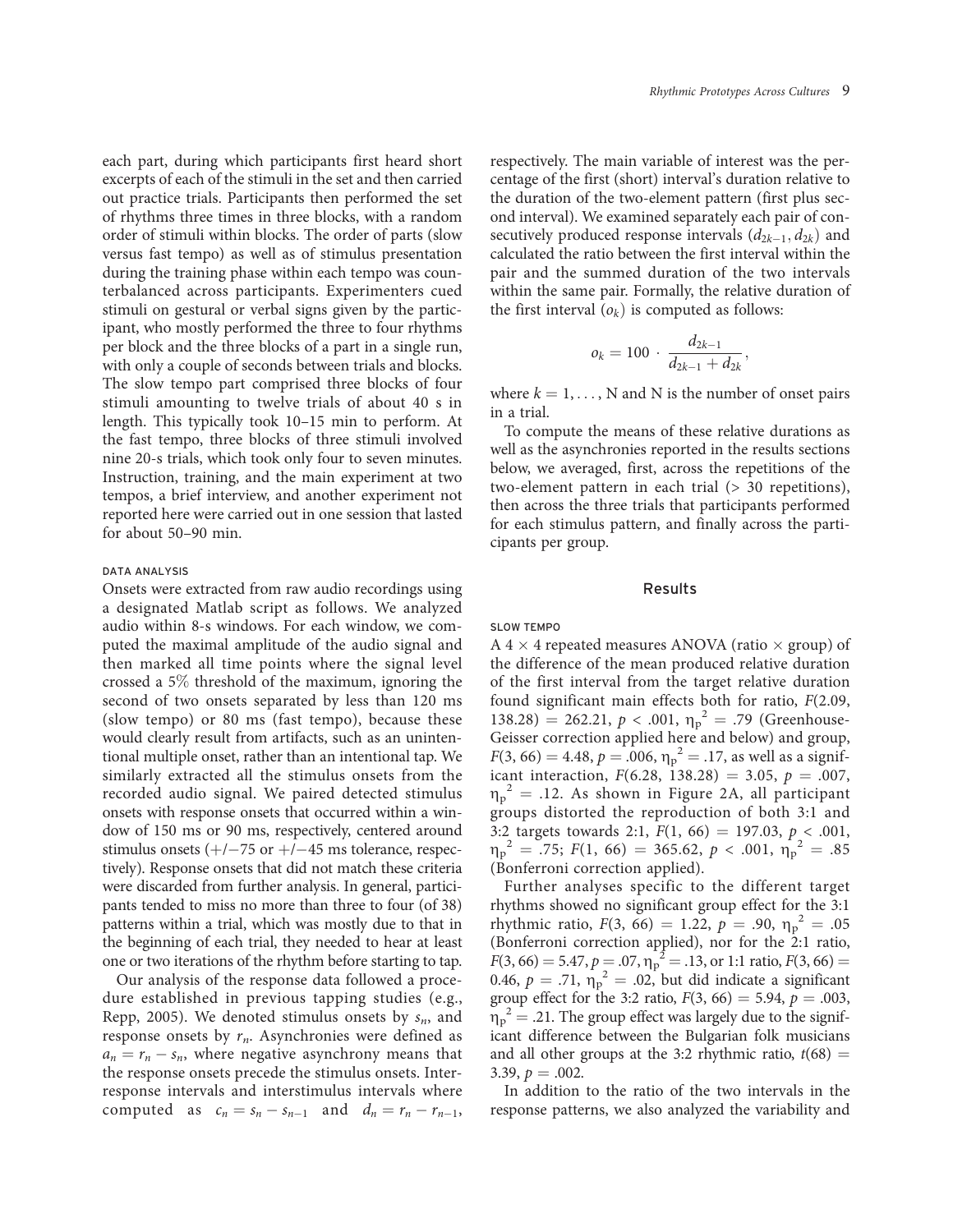

FIGURE 2. A. Responses to the 3:1, 2:1, 3:2, and 1:1 ratios at the slow tempo. The x-axis represents the stimuli (target rhythms) and the y-axis displays the mean values (symbols) and standard errors (error bars) of the corresponding responses. The given values specify the shorter of the two intervals in the rhythmic pattern, in percent of the two-interval pattern duration. Thus, "25" represents 75:25 (3:1), "33" represents 67:33 (2:1), "40" represents 60:40 (3:2), and "50" represents 50:50 (1:1). The dashed diagonal represents identical stimulus and response ratios, i.e., undistorted reproduction. Responses located above that line indicate an increase of the short interval's proportion, involving a "softening" of the response ratio relative to the target; conversely, responses below the dashed line indicate a decrease of the short interval and thus a "sharpening" of the rhythmic ratio. B. Consistency in the responses to the target ratios at the slow tempo, measured as the standard deviation of asynchronies between corresponding stimulus and response onsets.

magnitude of asynchronies between stimulus and response onsets. The standard deviation of the asynchrony showed main effects of ratio,  $F(2.51, 165.59) =$ 116.04,  $p < .001$ ,  $\eta_p^2 = .64$ , and group,  $F(3, 66) = 6.61$ ,  $p = .001$ ,  $\eta_p^2 = .23$ , and a significant interaction,  $F(7.52)$ ,  $(165.59) = 4.24, p < .001, \eta_p^2 = .16$ . The interaction is mainly due to the fact that Bulgarian folk musicians had a significantly smaller standard deviation of the asynchrony (Figure 2B) in the 3:2 ratio compared with Bulgarian classical musicians,  $t(36) = 3.67$ ,  $p = .001$ , even though their production showed similar standard deviations of the asynchrony at 3:1, 2:1, and 1:1 ratios,  $t(36) = 0.31, p = .76; t(36) = 0.67, p = .50; t(36) = 0.22,$  $p = .82$ . Mean asynchronies (detailed in Table S-1, see Supplementary Materials section accompanying the online version of this paper), were small in general (between approximately zero and -25 ms) and did not show a significant main effect of group.<sup>2</sup>

DISCUSSION

The small-integer ratios of 3:1, 2:1, and 3:2 and the pattern periodicity of 1000 ms were chosen because they had been used in classical rhythm tapping studies (e.g., Povel, 1981). Our results successfully replicated Povel's (1981) main findings across three different countries of residence and four music-cultural groups: Malian drummers, Bulgarian folk musicians, Bulgarian classical musicians, and German percussionists. All groups showed a bias toward the 2:1 ratio, as 3:1 ratios were "softened" in the direction of 2:1 and 3:2 ratios were "sharpened" in the direction of 2:1.

While all groups showed a considerable bias away from the 3:2 ratio toward 2:1, the magnitude of this effect varied among groups. The Bulgarian folk musicians' bias was smaller in degree than that of their Bulgarian classical, Malian, and German colleagues. In addition, the Bulgarian folk musicians produced this ratio with significantly higher consistency (less variability) than the Bulgarian classical musicians, even though at other target ratios there was no difference between these two groups. Consistent with our relativist hypothesis, we interpret this as an effect of cultural familiarity

 $2$ <sup>2</sup> The mean asynchrony did not show a significant group effect, F(3, 66) = 1.65,  $p = .19$ ,  $\eta_p^2 = .07$ , or a group-ratio interaction,  $F(7.98, 173.74) =$ 1.71,  $p = .10$ ,  $\eta_p^2 = .07$ , but we did find a small significant main effect of ratio,  $F(2.63, 173.74) = 8.17, p < .001, \eta_p^2 = .11$ .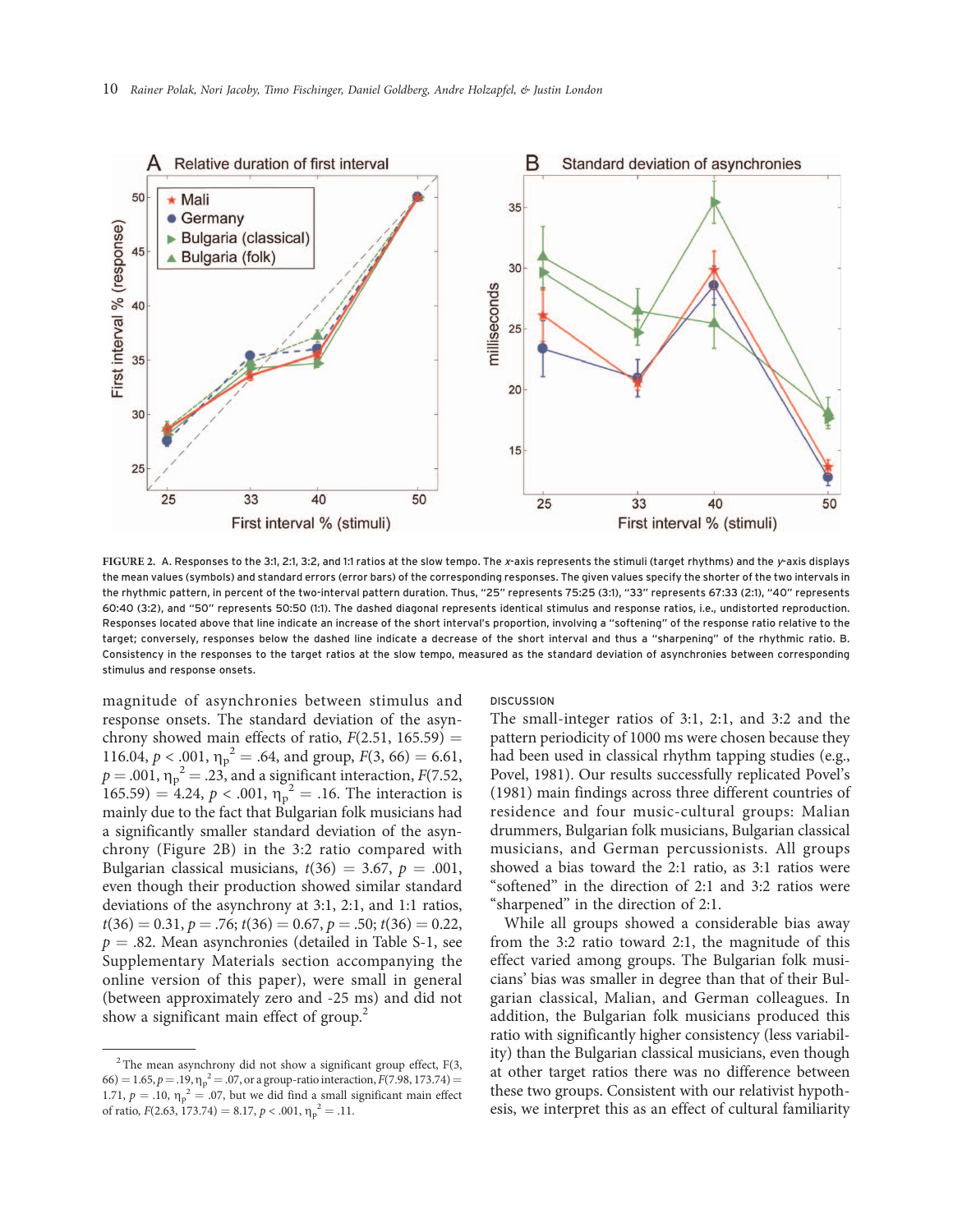with 3:2 rhythms performed in some genres of Bulgarian folk dance music at tempos that include the one used in the stimuli.

The 2:1 ratio itself was not quite exactly reproduced, but rather showed a slight yet significant softening,  $t(69) = -5.02$ ,  $p < .001$ , with a mean for all musicians of around 1.90:1. Such softening of the 2:1 ratio was found by Repp et al. (2011, 2012), but not by other tapping studies (e.g., Povel, 1981). It is worthwhile to report one result of our testing control groups of nonmusicians here. In their performance of the 2:1 ratio, nonmusician groups did not soften, but tended to slightly sharpen the 2:1 ratio ( $\approx$  2.10:1). This difference between the clusters of musician versus nonmusician groups was found to be significant,  $t(126) = -5.41$ ,  $p < .001$  (see the Appendix for further details).

## FAST TEMPO

At the fast tempo, we used the same method and apparatus as in the slow tempo, but tested a more complex stimulus ratio that is characteristically used in music performance by one of our participant groups, namely, the (approximate) 4:3 ratio common in several styles of Malian percussion music. We also included the 2:1 ratio for comparison.

A 3  $\times$  4 repeated measures ANOVA (ratio  $\times$  group) shows significant effects of ratio,  $F(2, 66) = 169.32$ ,  $p < .001$ ,  $\eta_p^2 = .72$ , and group,  $F(3, 66) = 10.70$ ,  $p <$ .001,  $\eta_p^2 = .33$ , as well as significant interaction,  $F(3, 1)$ 66) = 14.97,  $p < .001$ ,  $\eta_p^2 = .72$ . Within the 2:1 ratio there was no significant difference among groups,  $F(3, 66) = 1.06, p = .37, \eta_p^2 = .46$ . However, as Figure 3A shows, the Malian group did not distort the 4:3 stimulus ratio at all,  $t(17) = -0.36$ ,  $p = .72$ , while all other groups did so to a strong degree,  $t(25) = -11.80$ ,  $p < .001$ ;  $t(11) = -14.98$ ,  $p < .001$ ;  $t(13) = -7.78$ ,  $p <$ .001, for Bulgarian classical, Bulgarian folk, and German percussionists, respectively. A post hoc test showed the Malian group response to be significantly different from all others,  $t(68) = 8.06$ ,  $p < .001$ .

The standard deviation of the asynchrony showed a main effect of ratio,  $F(1.79, 118.25) = 100.86, p < .001$ ,  $n_p^2 = .60$ , of group,  $F(3, 66) = 12.49$ ,  $p = .001$ ,  $n_p^2 = .36$ , and a significant interaction,  $F(5.37, 118.25) = 12.39, p <$ .001,  $\eta_p^2$  = .36. The mean asynchrony showed significant ratio,  $F(1.72, 113.94) = 20.00, p < .001, \eta_p^2 = .23$ , and group effects,  $F(3, 66) = 1.65, p = .19, \eta_p^2 = .07$ , as well as an interaction,  $F(5.17, 113.94) = 8.25, p < .001, \eta_p^2 = .27$ . The details of mean asynchronies are presented in Table S-1 (Supplementary Materials section online).

The Malian drummers' quite precise reproduction of the 4:3 target ratio stands in stark contrast with all other

groups' strongly biased response behavior. This difference is confirmed by the fact that the Malian group's variability, measured as the standard deviation of asynchronies between stimulus and response, is considerably smaller than the other groups' variability in tapping to the 4:3 target,  $t(68) = -6.08$ ,  $p < .001$ .

The Malian group's unbiased reproduction of the ratio as well as the low variability in this behavior are consistent with the culture-relativist hypothesis of a distinct perceptual prototype engendered by the Malians' particular musical enculturation. However, there are several alternative explanations of our findings. First, one may suspect that the Malian group outperforms other groups in the response to the 4:3 target ratio because of a generally superior capacity for sensorimotor synchronization. However, this could not explain why the Malian drummers then did not outperform the other musicians at other ratios in the fast tempo and at the slow tempo, too. For instance, in the 1:1 tapping task at the fast tempo, Malians displayed standard deviations from the target not significantly different from the German group,  $t(30) = 1.38$ ,  $p = .17$ .

Furthermore, we can rule out the possibility that the Malian musicians' group mean is a result of highly variable responses that incidentally average to an apparently unbiased result. Indeed, the standard deviation of asynchronies between stimulus and response when tapping to the 4:3 target is smaller for the Malian compared with the other groups,  $t(68) = -6.08$ ,  $p < .001$ . Moreover, Figure 3B shows that the Bulgarian and German groups' responses are considerably less consistent (more variable) when tapping to the 4:3 stimulus than to the 2:1 target,  $t(36) = 1.33$ ,  $p = .19$ . By contrast, the Malian group's degree of consistency is roughly comparable across both ratios. To further verify that our results are not somehow an artifact of the averaging procedure, we plotted the histogram of all the first intervals within each of the response two-interval pairs in the experiment (Figure 3C). We emphasize that these histograms were obtained without any averaging as all single raw data repetitions were used directly. The histogram indicates that the difference of the Malian percussionists from all other groups is not a product of averaging a massively wider distribution. Rather, the Malian groups' distribution in its entirety is shifted to the right.

A last alternative explanation to be considered is that our results may concern an elongation or compression, respectively, or an increased inaccuracy of one of the two intervals rather than the ratio (relative duration) of the two elements in the response pairs. Yet neither the mean nor the variability of the asynchrony was significantly different between the first and second interval, as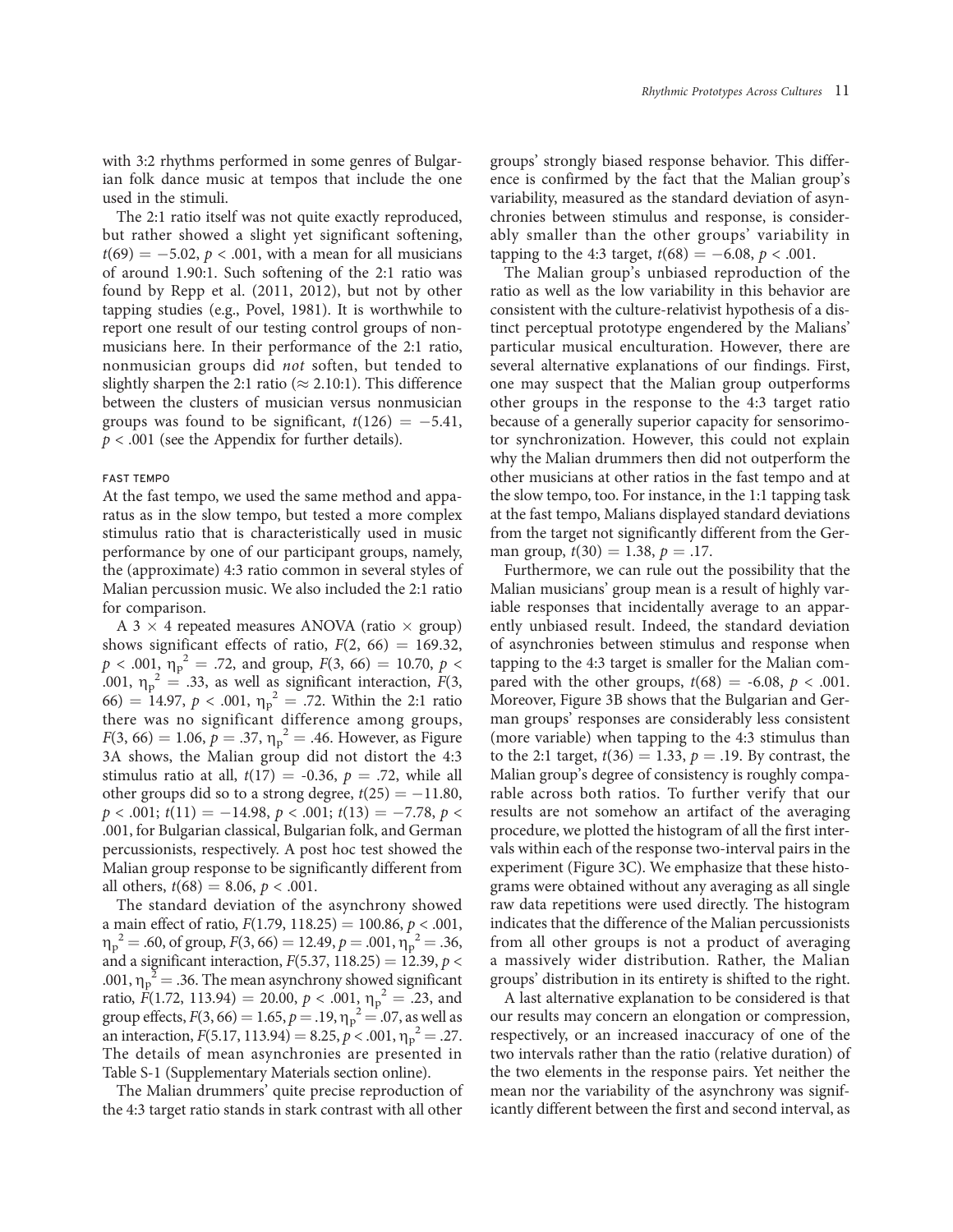

FIGURE 3. A. Responses to the 2:1, 4:3, and 1:1 ratios at the fast tempo. The x-axis represents the stimuli (target rhythms) and the y-axis displays the mean values (symbols) and standard errors (error bars) of the corresponding responses. The given values specify the shorter of the two intervals in the rhythmic pattern, in percent of the two-interval pattern duration. The dashed diagonal represents identical stimulus and response ratios, i.e., undistorted reproduction. B. Consistency in the responses to the target ratios at the fast tempo, measured as the standard deviation of asynchronies between corresponding stimulus and response onsets. C. Histogram of responses to the 4:3 target ratio at the fast tempo. The black dashed vertical line shows the unbiased response, and the purple dotted vertical line shows the mean response of the aggregated Bulgarian and German groups, i.e., the cluster of all groups except the Malian one.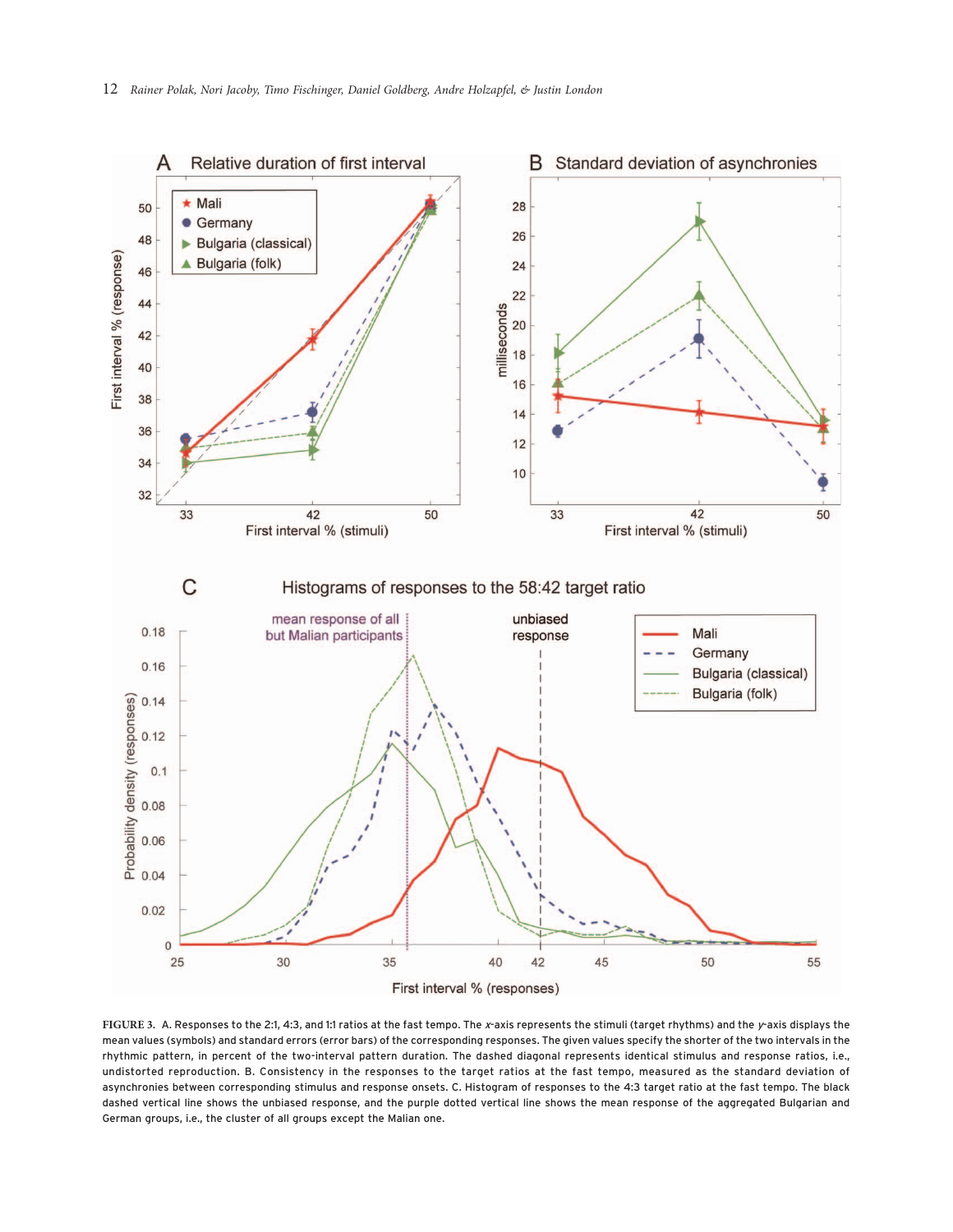indicated by the lack of a significant main effect of interval within a group  $\times$  ratio  $\times$  interval 3-way ANOVA; mean:  $F(1, 66) = 0.79$ ,  $p = .38$ ,  $\eta_p^2 = .01$ ; std:  $F(1, 66) = 0.66, p = .41, \eta_p^2 = .01$  (see Table S-2 in the Supplementary Materials section online for details on the mean values and standard deviations of the asynchronies separated for the first and second onsets, respectively). This is consistent with the idea that the response behavior was driven by the two-interval pattern ratio holistically rather than by the duration or inaccuracy of one of the two intervals alone.

In sum, various additional analyses falsify alternative explanations of the Malian groups' precise and consistent reproduction of the 4:3 target stimulus, and are consistent with the hypothesis of a culture-specific perceptual prototype.

## DISCUSSION

We tested the hypothesis that a culture-specific perceptual category would be evident when musician participants were given a rhythm reproduction task that specifically engages that category. We found support for this hypothesis using a two-interval rhythm whose elements relate by approximately 4:3 at a tempo of 120 bpm, a rhythmic pattern that is characteristic of various repertoires and styles of music for social dance in Mali. The German and Bulgarian musicians' distortion of the 4:3 ratio towards 2:1 replicated the same groups' response to the similar 3:2 ratio in the slower tempo. By contrast, Malian musicians did not distort the 58:42 ratio towards 2:1, but reproduced it with a high degree of accuracy and consistency.

#### General Discussion

We tested musician groups from diverse cultural backgrounds to see if there were systematic differences in their reproductions of two-interval rhythms at two tempos. We found such differences, supporting the relativist hypothesis that categorical rhythm perception depends on culture. This hypothesis assumed that when presented with a stimulus relevant to a culturally specific rhythmic performance prototype, musicians whose cultural background included that performance prototype would show advantageous effects of using a corresponding cognitive prototype in their synchronization behavior, while musicians whose cultural background did not include that prototype would not have such a corresponding cognitive prototype at their disposal. Consistent with this assumption, we found Bulgarians trained in folk music performance to differ in their synchronization with the 3:2 rhythm, when presented at a slow

tempo, from both their colleagues in Bulgaria with Western classical training and from musicians in Germany and Mali. The Bulgarian folk musicians displayed a weaker bias away from the 3:2 rhythm and showed less variability in their behavior than did all other groups. This is in line with several studies of participants with cultural backgrounds in the Balkans, Turkey, and India that evidence positive influence of cultural familiarity with 3:2-based rhythms on processing of such rhythms (Hannon & Trehub, 2005a; Hannon et al., 2012; Kalender et al., 2013; Ullal-Gupta et al., 2014).

In addition, we tested the potential influence of culture-dependent constraints at a fast tempo by presenting participants with a relatively complex twoelement rhythm (approximately 4:3) that was highly familiar to one group (Malian participants) but not to others. Consistent with the relativist hypothesis, we found that the Malians performed the 4:3 rhythm task with a high degree of fidelity to the target ratio, whereas all other groups distorted the 4:3 stimulus pattern in the direction of 2:1. This suggests that the Malian musicians—but not the Bulgarian and German musicians—have a cognitive category whose prototype lies in the vicinity of 4:3.

Along with this cultural variation, we also found a degree of cross-cultural similarity in the rhythmic behavior of the groups we studied. First, the 1:1 ratio (isochrony) was performed with great fidelity by all groups at both tempos. Secondly, a slight bias (softening) in the reproduction of the 2:1 ratio occurred identically across cultural groups. Contemporary conceptualizations of ''statistical universals'' in music argue that musical features vary in the frequency of occurrence within and across cultures (Brown & Jordania, 2013; Savage et al., 2015). From this perspective, our findings are consistent with the assumption that rhythmic prototypes tied to the simplest small-integer ratios may be a statistical universal of high frequency.

#### THE POSSIBLE STATUS OF THE 4:3 PROTOTYPE

The recent Bayesian conceptualization of perceptual categories based on perceptual priors allows for continuity and ''fuzzy'' overlap between perceptual categories (Feldman et al., 2009). According to this concept, overlapping categories occur when the a priori probability of intermediate percepts is not zero. For instance, Jacoby and McDermott (2017) demonstrated that the categories characterized by the prototypes that lie near 2:1 and 3:1 overlap and interact with each other rather than being completely distinct. Analogously, it is quite likely that the closely neighboring 4:3 and 2:1 prototypes we found in our study are not discretely separate from each other. Rather, one may assume that the categories tied to the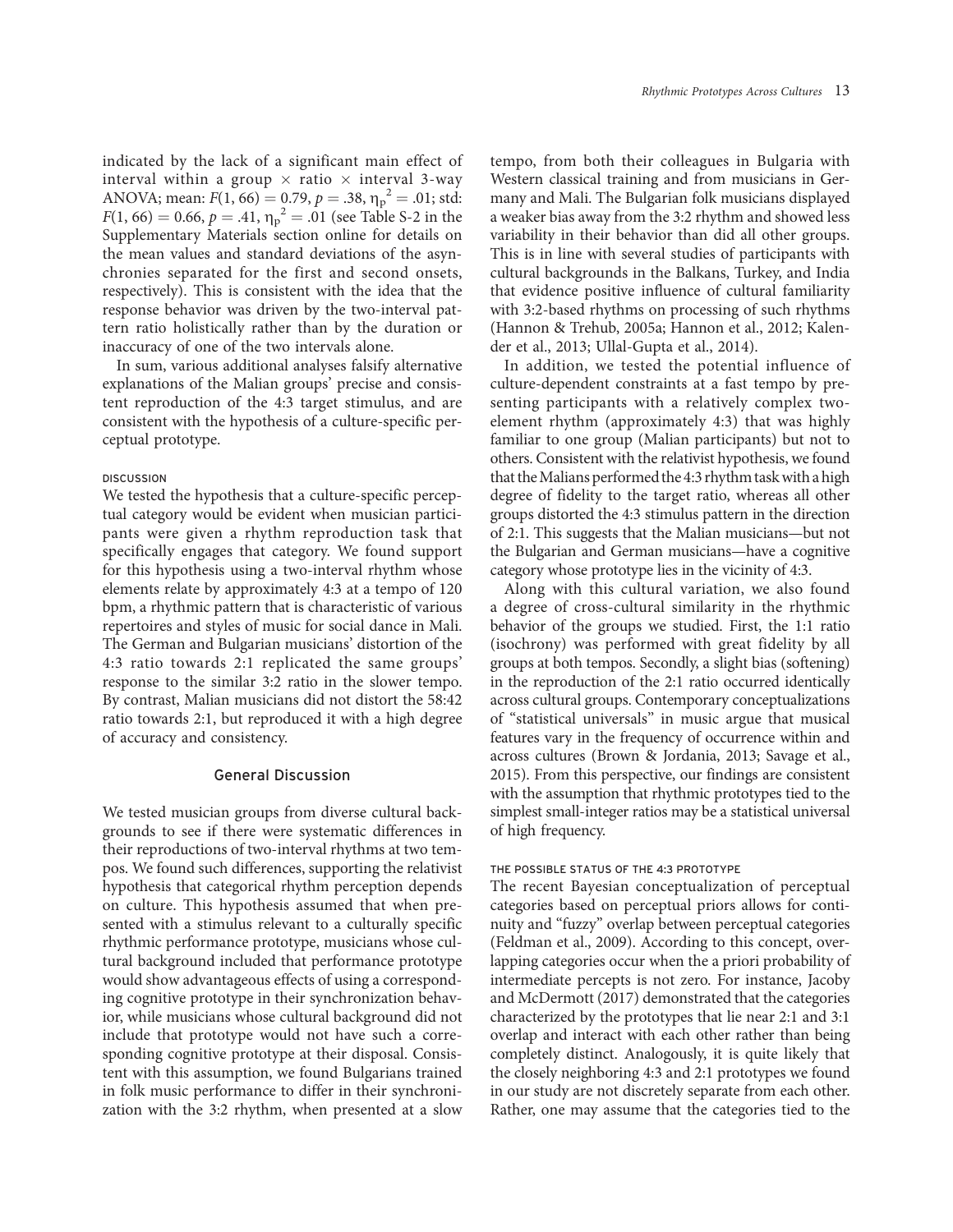4:3 and 2:1 prototypes in our Malian participants' case overlap in a way roughly comparable to the way the 2:1 and 3:1 categories overlap in Jacoby and McDermott's (2017) study (see the histogram in our Figure 1).

Our data are consistent with at least two potential descriptions of the alleged relationship between the 2:1 and 4:3 categories. One possibility is that they are overlapping yet independent. Malian participants exposed to a musical repertoire and style that frequently displays rhythms with ratios close to 4:3 may have developed over time a corresponding perceptual category. This category would define a segment of the rhythmic space that otherwise, as in Jacoby and McDermott's study of Western participants, is left ambiguous (see the valley between the 1:1 and 2:1 prototypes in the histogram in our Figure 1). An alternative possibility is that 4:3 and 2:1 are two related ''flavors'' of the same category (long-short), that is, subcategories. Perceptual categories can nest into each other in hierarchical ways. For example, turquoise and olive may be seen as distinct colors and as different shades of green at the same time. When compared one against the other, most English speakers would not find it difficult to recognize them correctly as distinct categories, though both make part of a more general category, namely, green, which is more robust across individuals and cultures (Berlin & Kay, 1969). Notably, each of the pieces of repertoire of Malian music motivating our research hypothesis shows a stable relation with either the 2:1 or the 4:3 category, as particular pieces in the respective repertoires employ particular subdivision ratios (Polak, 2010; Polak & London, 2014; Polak et al., 2016). In other words, in the performance practice in question the 2:1 and 4:3 prototypes do not co-occur within a piece, but rather appear in separate musical situations. One may thus assume that the 4:3 and 2:1 prototypes, though discriminable from each other in the tested laboratory setting, ecologically are instead used as subcategories of a single primary category (longshort). Further experimentation will be needed to test these hypothetical explanations. For example, future research may test the degree of overlap between the 4:3 and 2:1 prototypes by characterizing the perceptual space between and around them using fine-grained intermediate stimuli and iterative reproduction.

# RATIO AND CONTEXT

A key factor in the Malians' performance is tempo. We presented similar rhythms at two tempos and the Malian 4:3 prototype occurred only at the more rapid tempo, which is a key characteristic of the Malian performance practice. This suggests that the Malian 4:3 prototype is part of a "tempo-metrical type" (London, 2012); that is, a particular template for meter that occurs only within a specific range of tempos. Relations among metrical levels (beat versus subdivision) and rhythmic elements (upbeat versus downbeat) can change substantially as tempo is increased or decreased (London, Himberg, & Cross, 2009). The Malian 4:3 performance pattern is manifest on the level of subdivision of an otherwise isochronous beat (Polak, 2010; Polak & London, 2014); in our view, this is why a stimulus that features this ratio needs to be sufficiently fast to activate the corresponding cognitive prototype. At a slow tempo, the rhythmic ratios will tend to engage mechanisms of beat induction and interpolation (Desain & Honing, 1999; Honing, 2013; London, 2012; Parncutt, 1994; Repp, 2003, 2008; Tal et al., 2017) rather than to elicit the feeling of a beat subdivision. We propose it is this strong effect of tempo on meter and rhythm perception that explains the stark contrast in our Malian participants' rhythmic behavior between slow and fast tempos. The hypothesized effect of a culture-specific 3:2 prototype in the Bulgarian folk musicians, too, emerged only at one of two tested tempos; namely, at a tempo that falls within the range of typical performance tempos of the hypothesized prototype.

We speculate that culture-specific categories for rhythm perception beyond those based on the very simplest integer ratios may generally depend on combinations of ratio (durational proportions) plus other factors relevant for the corresponding music-cultural performance contexts. This may be tempo, as suggested by the present study, yet other contextual factors may be relevant, too, such as sound, melody, motional gesture, etc. If this is true, the context-poor stimuli typically used in rhythm reproduction experiments might not suffice to realistically study categorical rhythm perception. Future research may explore the potential value of more ecologically valid, context-rich stimuli. For instance, the target ratios for synchronization tasks may be embedded in melodic excerpts instead of equitone series.

The potential problem of context-poor stimuli for activating effects of experience may relate to a certain contradiction in the field of categorical rhythm perception. On the one hand, the relevance of the simplest integer ratios is strongly emphasized; on the other hand, these alone can hardly explain the complex rhythmic structures that feature in many musical practices. This was noted previously by Dirk-Jan Povel, despite the fact that his research supported Paul Fraisse's influential proposition that there are only two basic categories for rhythm perception with prototypes at 1:1 and 2:1: ''The suggestion that the perception and production of rhythms could be understood by an internal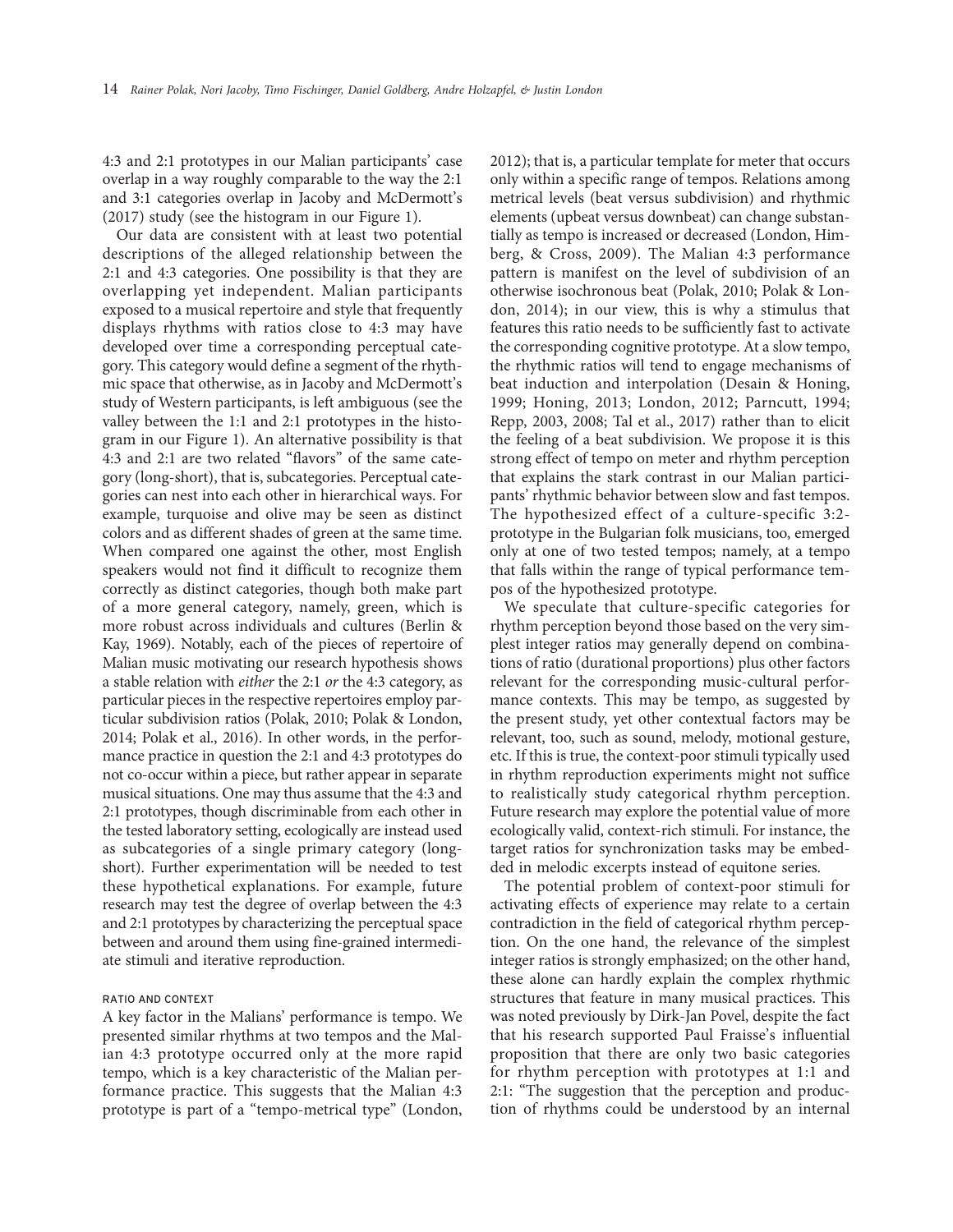representation that allows only two distinct durations seems too simple'' (Povel, 1981, p. 3).

## CULTURE AND EXPERTISE

Our study focused on testing musical experts, as we needed to have participants with: a) the high sensorimotor skills that are required to tap at fast tempos, and b) a high degree of enculturation with the particular rhythmic ratios that were of interest. Using musicians allowed us to disaggregate the contributions of general expertise versus culturally specific expertise: All musicians tested were highly trained and demonstrated strong skills in basic sensorimotor synchronization. However, the two cases of intergroup variation in response behavior (Bulgarian folk musicians at 3:2 at the slow tempo, Malian drummers at 4:3 at the fast tempo) both depended on a high level of musical experience and experience in a particular cultural and stylistic milieu.

We made our operational definition of "musician" based upon participant self-identification, current and ongoing public performance activities, and with a requirement that they were instrumentalists. This also implies an operational definition of "nonmusician," i.e., someone who fails to meet all of the criteria. To assess the construct validity of our definitions, we administered the tapping experiment at the slow tempo to ''nonmusicians'' from Mali, Bulgaria, and Germany and found significant differences between musician and nonmusician groups (see Figures A1 and A2 in the Appendix). Note that our definition does not preclude nonmusicians from having high degrees of musicality (Bigand & Poulin-Charronnat, 2006) and familiarity with a particular musical style; some of our Malian and all of our Bulgarian nonmusician participants were dancers with indeed a high degree of familiarity and listening and interaction expertise with their respective musical styles. Nonetheless, they did not perform as well on the tapping task at the slow tempo, and according to our pilot experiment often found it difficult to perform the task at the fast tempo at all. Previous research relying on Western participants has shown that experience in playing instruments enhances performance in sensorimotor synchronization tasks (Manning & Schutz, 2016; Matthews, Thibodeau, Gunther, & Penhune, 2016; Repp, 2010). The present study complements this research by evidencing its cross-cultural validity. More generally, this gives hope that distinguishing musician and nonmusician groups can make sense in at least some cross-cultural research paradigms and settings; however, the problem of cross-cultural equivalence of concepts may need to be addressed in each new experimental context and sampling of cases.

#### CULTURE AND PERCEPTUAL LEARNING

A consensus of previous literature has assumed that production biases in tapping experiments result largely from categorical perception (see Introduction). However, the method of rhythm reproduction through sensorimotor synchronization does not allow us to exclude that production (e.g., motor) constraints contributed to our results. In addition, it is possible that different groups of participants would show a variable degree of reliance on production while tapping. More crosscultural research directly addressing the relation of perception and production will be required to resolve the relative contribution of these factors. It appears safe to assume, though, that perception at least contributes to the observed behavior. Thus, the finding of a culturespecific 4:3 prototype for two-element rhythms arguably suggests a case of large-scale perceptual category differentiation (Goldstone, 1998; Goldstone & Hendrickson, 2010) at the level of culture.

From an ecological perspective, our findings of culture-specific perceptual prototypes do not come as a surprise. Correlations between culture-specific perception and performance traditions (genres, repertoires, and styles) seem plausible, since humans develop perceptual skills in the process of exploring and learning to perceive their environments (Gibson, 1963, 1969; Gibson & Gibson, 1955; Goldstone, Landy, & Son, 2010; Goldstone et al., 2015), and parts of these environments are human-made. The latter point has recently been emphasized in connection with the biological concept of human cultural niche construction, according to which humans have not simply inhabited and adapted to stable environments since prehistoric times; rather, humans and their environments tend to dynamically shape each other in feedback loops at various time-scales, from ontogenetic to historical to evolutionary (Laland & O'Brien, 2011). Psychologists, archeologists, anthropologists, and philosophers, among others, have proposed a strong role for cultural niche construction in human development, culture change, cognition, and arts (Bertolotti & Magnani, 2017; Flynn, Laland, Kendal, & Kendal, 2013; Gauvain, 2000; Heft, 2007; Kendal, 2011; Menary, 2015; Portera, 2016; Riede, 2011; Schultz, 2014; 2016; Stotz, 2010). Along these lines of research, conceiving of music as a human-made aspect of the human environment suggests the possibility that perception and performance structures of music may culturally co-evolve. Future research thus may consider the notion of perceptual niche construction as a possible explanation for cases of cultural variation or change in music perception.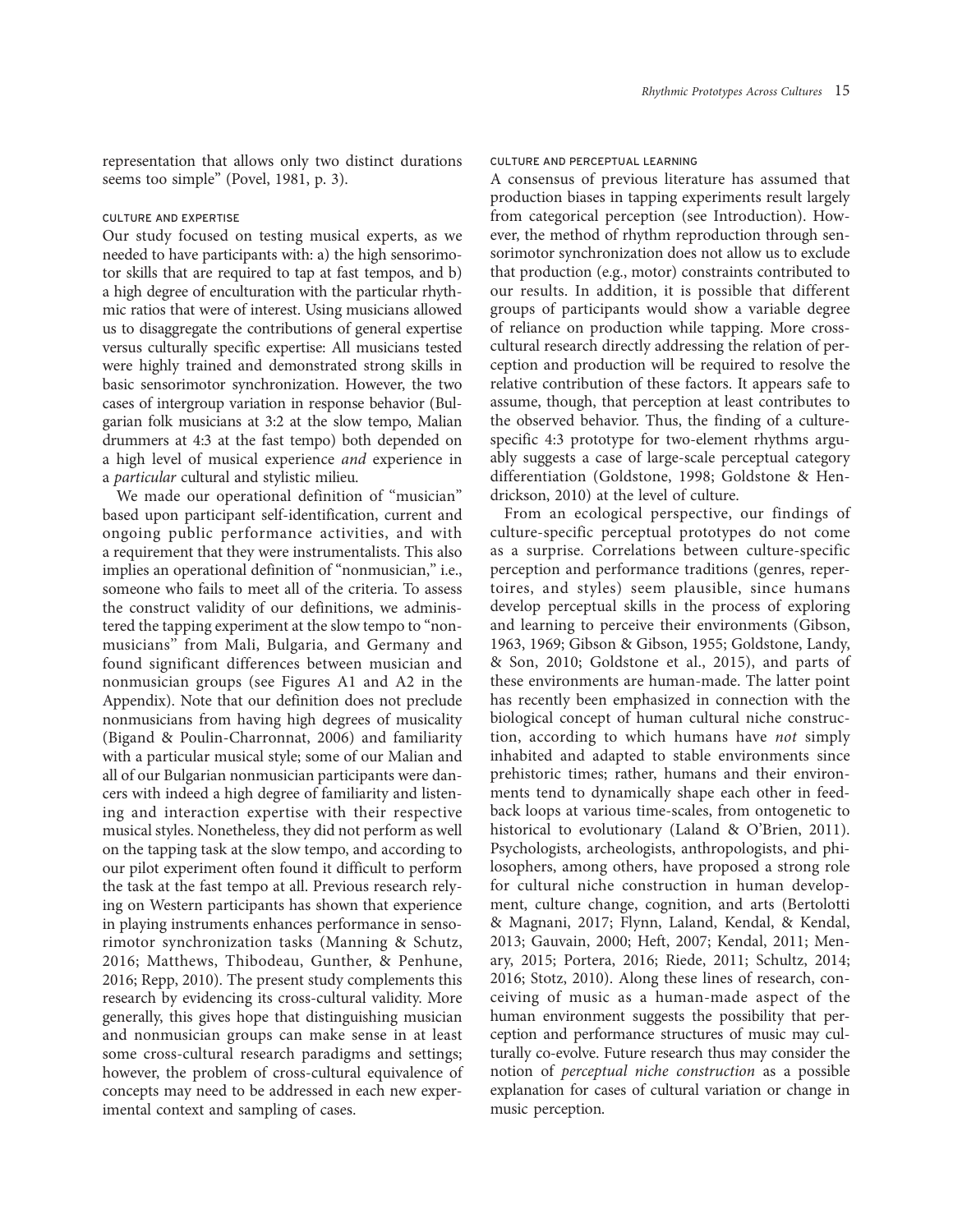Our evidence for a 4:3 rhythmic prototype is inconsistent with the assumption that the wide distribution of the 1:1 and 2:1 prototypes results from biological constraints that preclude rhythmic categories characterized by more complex ratios. We thus second Norenzayan and Heine (2005) in their cautioning against an often implicit conflating of universals with innateness or genetic determination. This is not to deny that the simplicity of the smallest integer ratios is of advantage to rhythm perception and cognition, nor is it to deny the relevance of their wide distribution. Yet while innate disposition certainly is a plausible candidate for the explanation of certain universals, they may also result from similar problems suggesting similar solutions, which can both develop independently and spread in the cultural frameworks of social practice and learning. It will thus require more research to understand the potentially universal spread of the 1:1 and 2:1 prototypes, and the strong role of small-integer ratios for rhythm perception in general.

### Interdisciplinary Implications

The study of music perception and cognition is increasingly interested in the extent of cross-cultural variation that may or may not accompany the well-documented variability of music performance practices (Stevens, 2012; Stevens & Byron, 2016). Cross-cultural research perspectives are a particularly welcome means of working against systematic biases inherent in the usage of non-representative participant populations (cf. Henrich, Heine, & Norenzayan, 2010a, 2010b). Beller, Bender, and Medin (2012) recently argued that cognitive science does not need socio-cultural anthropology as a team member in this endeavor to become more culturally sensitive. The ethnographic case studies usually produced by anthropologists and ethnomusicologists tend to be dismissed by scientists as inaccessible and unreliable. Yet their qualitative knowledge about culture, cultures, and cross-cultural variation can inspire experimental research with interesting hypotheses, guide the sampling of cases, provide access to participant populations, help to choose and modify experimental designs, and interpret responses (cf. Astuti & Bloch, 2010; Baumard & Sperber, 2010; Shweder, 2010; Whitehouse & Cohen, 2012). The present study is a case in point. Without specific knowledge of Malian musical culture and practice developed in a series of anthropological, ethnomusicological, music-analytical, and empiricalmusicological case studies, we would not have recognized the presence of a culturally specific rhythmic prototype at the metric level of beat subdivision in West Africa.

Consequently, we would not have developed the hypothesis that this prototype may depend on the combination of a particular ratio and a specific tempo range. Now imagine what would have happened if a team of culturally naïve scholars had simply tried to replicate in Mali an established paradigm from the literature—as we did in the slow tempo part of our experiment. Such a team would have found a striking degree of coherence overall and would probably have argued that this validates the universalist hypothesis and invalidates the relevance of the culturally relativist perspective. Our interdisciplinary approach demonstrates the pitfalls of such naïveté. Identifying hypothetically culture-specific variations in perceptual systems requires detailed knowledge of the specific musical environments to be studied. It will often require a sensitive adjustment of experimental parameters to evoke effects of cultural familiarity that could easily be overlooked in the context of the ever-pressing scientific striving to minimize variables for the sake of control. Thus, however large the methodological and epistemological differences between the sciences and the humanities may be, understanding the role of culture in human perception and cognition will be hard to achieve without their collaboration.

## Author Note

Authors Polak and Jacoby contributed equally to the research. Polak led the study and Jacoby analyzed the data. Experiments were conducted by Polak, Goldberg, Fischinger, and Holzapfel. Polak and Jacoby drafted the paper, which was edited by London, Goldberg, Fischinger, and Holzapfel.

We would like to thank Noumouké Doumbia, Dr. Salabary Doumbia, and Madu Jakite (Bamako), Dr. Ozan Baysal (Istanbul), Elena Felker (Frankfurt), and Dr. Lyuben Dossev (Plovdiv) for their assistance in conducting experiments.

The German Research Foundation (DFG, research grant PO-627/6-3, grant-holder Polak) and the Cologne University for Music and Dance (HfMT Köln) generously funded the coordination of the study and data acquisition in Mali, Turkey and Bulgaria; data acquisition in Germany and writing the paper was funded by the Max Planck Institute for Empirical Aesthetics (MPIEA). Author Polak changed from HfMT Köln to MPIEA during the research.

Correspondence concerning this article should be addressed to Rainer Polak, Music Department, Max Planck Institute for Empirical Aesthetics, Grüneburgweg 14, 60322 Frankfurt am Main, Germany. E-mail: rainer. polak@ae.mpg.de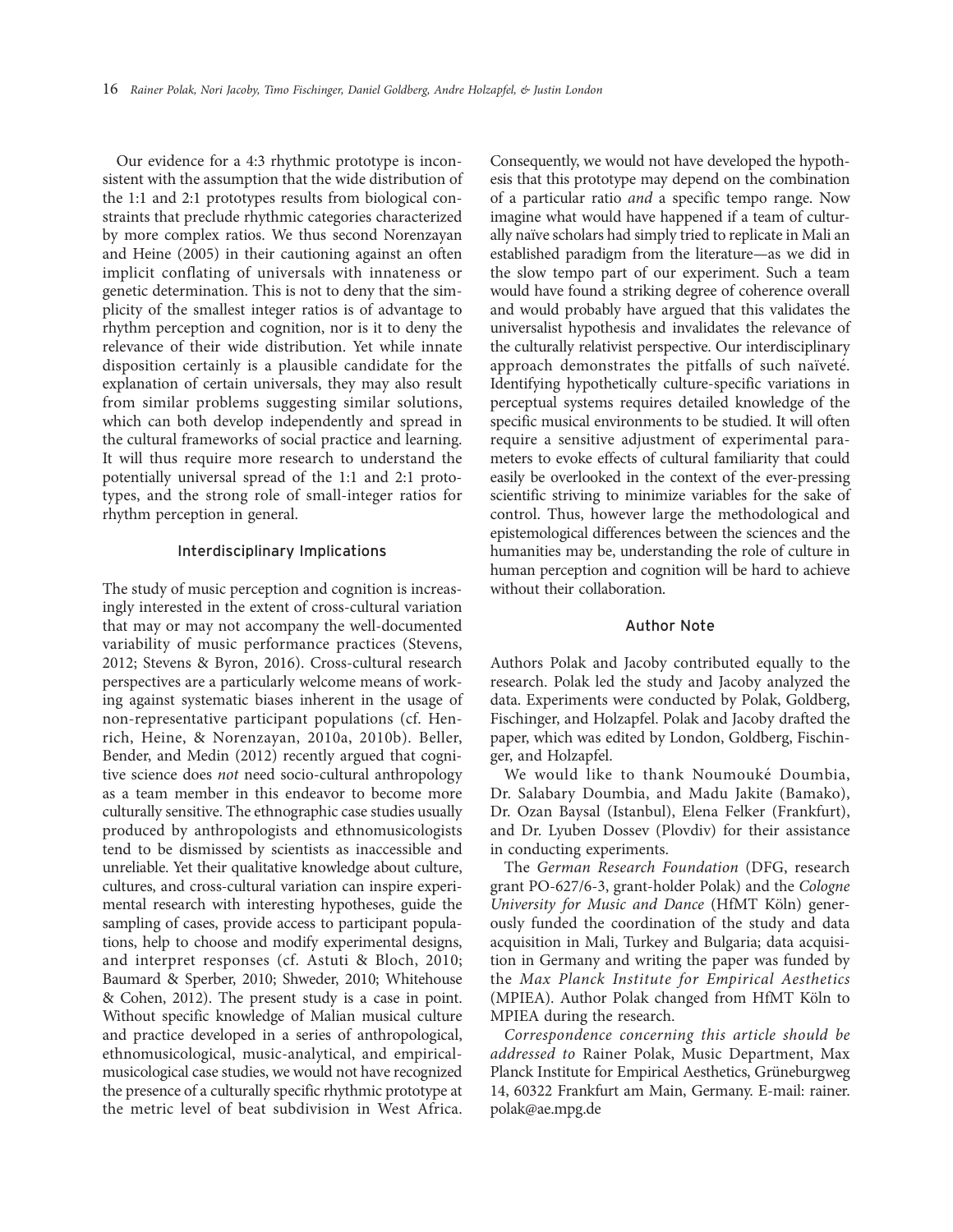## References

AMSELLE, J.-L., & M'BOKOLO, E. (2009). Au coeur de l'ethnie: Ethnies, tribalisme et état en Afrique [At the heart of ethnicity: Ethnic groups, tribalism and the state in Africa] (2nd ed.). Paris, France: La Découverte.

ASTUTI, R., & BLOCH, M. (2010). Why a theory of human nature cannot be based on the distinction between universality and variability: Lessons from anthropology. Behavioral and Brain Sciences, 33, 83–84. DOI: 10.1017/S0140525X10000026

BARTH, F. (1998). Ethnic groups and boundaries: The social organization of culture difference. Long Grove, IL: Waveland Press.

BASHKOW, I. (2004). A neo-Boasian conception of cultural boundaries. American Anthropologist, 106, 443–458. DOI: 10.1525/aa.2004.106.3.443

BATES, E. (2011). Music in Turkey: Experiencing music, expressing culture. New York: Oxford University Press.

BAUMARD, N., & SPERBER, D. (2010). Weird people, yes, but also weird experiments. Behavioral and Brain Sciences, 33, 84–85. DOI: 10.1017/S0140525X10000038

BELLER, S., BENDER, A., & MEDIN, D. L. (2012). Should anthropology be part of cognitive science? Topics in Cognitive Science, 4, 342–353. DOI: 10.1111/j.1756-8765.2012.01196.x

BENADON, F. (2006). Slicing the beat: Jazz eighth-notes as expressive microrhythm. Ethnomusicology, 50, 73–98.

BERLIN, B., & KAY, P. (1969). Basic color terms: Their universality and evolution. Berkeley, CA: University of California Press.

BERTOLOTTI, T., & MAGNANI, L. (2017). Theoretical considerations on cognitive niche construction. Synthese, 194, 4757–4779. DOI: 10.1007/s11229-016-1165-2

BIGAND, E., & POULIN-CHARRONNAT, B. (2006). Are we "experienced listeners''? A review of the musical capacities that do not depend on formal musical training. Cognition, 100, 100–130. DOI: 10.1016/j.cognition.2005.11.007

BOURDIEU, P. (1984). Distinction: A social critique of the judgement of taste. Cambridge, MA: Harvard University Press.

BOYD, R., & RICHERSON, P. J. (2005). The origin and evolution of cultures. Evolution and cognition. Oxford, UK: Oxford University Press.

BRADLOW, A. R., AKAHANE-YAMADA, R., PISONI, D. B., & TOHKURA, Y. (1999). Training Japanese listeners to identify English /r/ and /l/: Long-term retention of learning in perception and production. Perception and Psychophysics, 61, 977–985. DOI: 10.3758/BF03206911

BRĂILOIU, C. (1984). Aksak rhythm. In A. L. Lloyd (Ed.), Problems of ethnomusicology (pp. 133–167). Cambridge, UK: Cambridge University Press. (Reprinted from Revue de Musicologie, 33, 71–108, 1951)

BROWN, S., & JORDANIA, J. (2013). Universals in the world's musics. Psychology of Music, 41, 229–248. DOI: 10.1177/ 0305735611425896

BRUMANN, C. (1999). Writing for culture: Why a successful concept should not be discarded. Current Anthropology, 40(S1), S1–S27. DOI: 10.1086/200058

BUTTERFIELD, M. W. (2011). Why do jazz musicians swing their eighth notes? Music Theory Spectrum, 33, 3–26. DOI: 10.1525/ mts.2011.33.1.3

CAMERON, D. J., BENTLEY, J., & GRAHN, J. A. (2015). Crosscultural influences on rhythm processing: Reproduction, discrimination, and beat tapping. Frontiers in Psychology, 6, 366. DOI: 10.3389/fpsyg.2015.00366

CLARKE, E. F. (1985). Structure and expression in rhythmic performance. In P. Howell, R. West, & I. Cross (Eds.), Musical structure and cognition (pp. 209–236). London, UK: Academic Press.

CLARKE, E. F. (1987). Categorical rhythm perception: An ecological perspective. In A. Gabrielsson (Ed.), Action and perception in rhythm and music (pp. 19–33). Stockholm, Sweden: Royal Swedish Academy of Music.

CLER, J. (1994). Pour une théorie de l'aksak [Towards a theory of aksak]. Revue de Musicologie, 80, 181–210. DOI: 10.2307/ 947054

DESAIN, P., & HONING, H. (1999). Computational models of beat induction: The rule-based approach. Journal of New Music Research, 28, 29–42. DOI: 10.1076/ jnmr.28.1.29.3123

DESAIN, P., & HONING, H. (2003). The formation of rhythmic categories and metric priming. Perception, 32, 341–365. DOI: 10.1068/P3370

DJOUDJEFF, S. (1931). Rythme et mesure dans la musique populaire bulgare [Rhythm and meter in Bulgarian folk music]. Paris, France: Libraire Ancienne Champion.

DRAKE, C. (1993). Reproduction of musical rhythms by children, adult musicians, and adult nonmusicians. Perception and Psychophysics, 53, 25–33. DOI: 10.3758/BF03211712

DRAKE, C., & BERTRAND, D. (2001). The quest for universals in temporal processing in music. Annals of the New York Academy of Sciences, 930, 17–27. DOI: 10.1111/j.1749- 6632.2001.tb05722.x

DRAKE, C., & EL HENI, J. B. (2003). Synchronizing with music: Intercultural differences. Annals of the New York Academy of Sciences, 999, 429–437. DOI: 10.1196/annals.1284.053

DURING, J. (1997). Rythmes ovoïdes et quadrature du cycle [Ovoid rhythms and the squaring of the circle]. Cahiers de musiques traditionnelles, 10, 17–36.

ELFENBEIN, H. A., & AMBADY, N. (2003). Cultural similarity's consequences: A distance perspective on cross-cultural differences in emotion recognition. Journal of Cross-Cultural Psychology, 34, 92–110. DOI: 10.1177/0022022102239157

EPSTEIN, D. (1985). Tempo relations: A cross-cultural study. Music Theory Spectrum, 7, 34–71. DOI: 10.2307/745880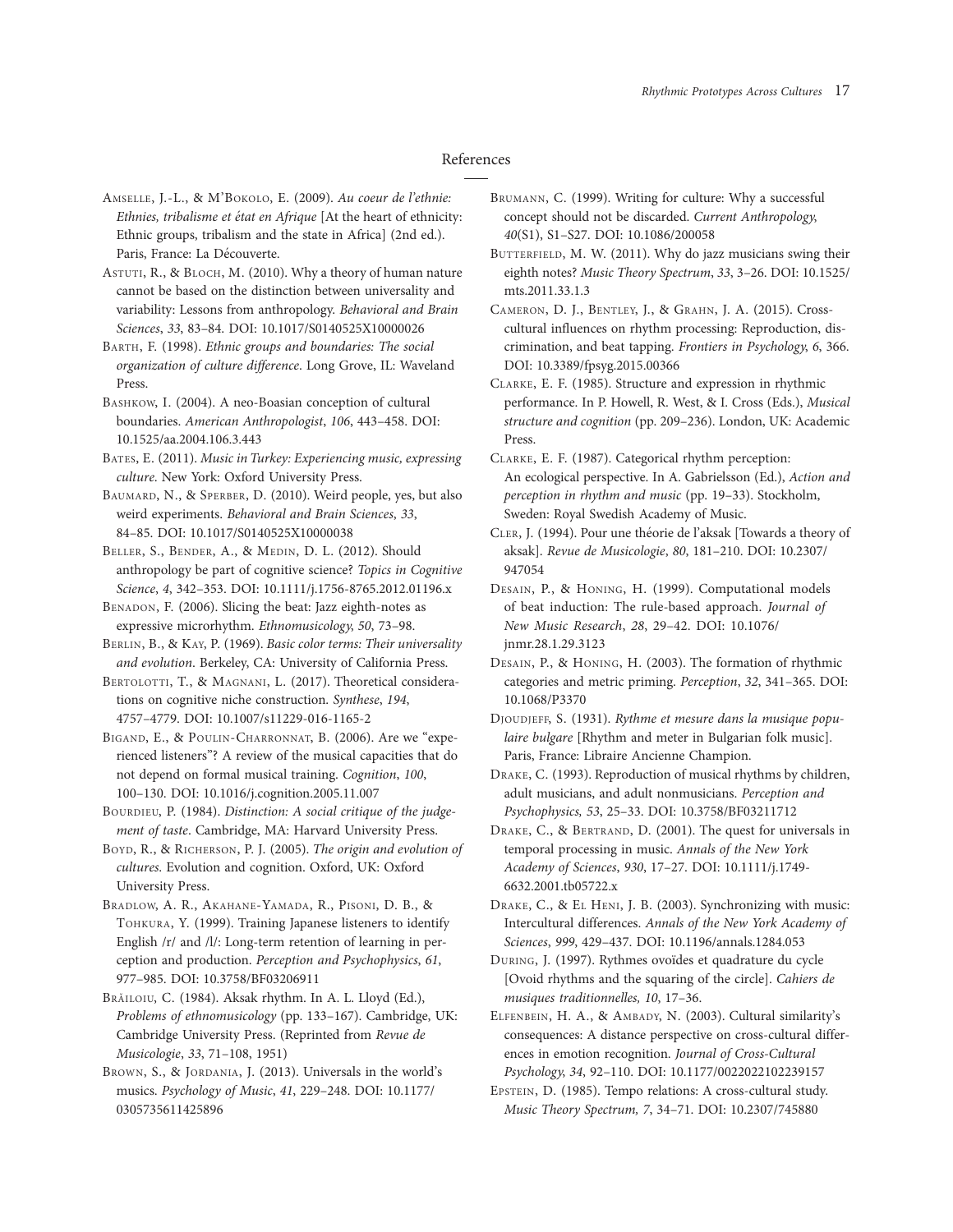ESSENS, P., & POVEL, D.-J. (1985). Metrical and non-metrical representations of temporal patterns. Perception and Psychophysics, 37, 1–7.

FELDMAN, N. H., GRIFFITHS, T. L., & MORGAN, J. L. (2009). The influence of categories on perception: Explaining the perceptual magnet effect as optimal statistical inference. Psychological Review, 116, 752–782. DOI: 10.1037/a0017196

FLYNN, E. G., LALAND, K. N., KENDAL, R. L., & KENDAL, J. R. (2013). Target article with commentaries: Developmental niche construction. Developmental Science, 16, 296–313. DOI: 10.1111/desc.12030

FRAISSE, P. (1956). Les structures rhythmiques. Louvain, Belgium: Publications Universitaires de Louvain.

FRAISSE, P. (1982). Rhythm and tempo. In D. Deutsch (Ed.), The psychology of music (1st ed., pp. 149–180). New York: Academic Press.

FRANE, A. V., & SHAMS, L. (2017). Effects of tempo, swing density, and listener's drumming experience, on swing detection thresholds for drum rhythms. Journal of the Acoustical Society of America, 141, 4200–4208. DOI: 10.1121/1.4984285

FRIBERG, A., & SUNDSTRÖM, A. (2002). Swing ratios and ensemble timing in jazz performance: Evidence for a common rhythmic pattern. Music Perception, 19, 333–349. DOI: 10.1525/mp.2002.19.3.333

GABRIELSSON, A., BENGTSSON, I., & GABRIELSSON, B. (1983). Performance of musical rhythm in 3/4 and 6/8 meter. Scandinavian Journal of Psychology, 24, 193–213. DOI: 10.1111/j.1467-9450.1983.tb00491.x

GAUVAIN, M. (2000). Niche construction, social co-construction, and the development of the human mind. Behavioral and Brain Sciences, 23, 153. DOI: 10.1017/S0140525X00302412

GERISCHER, C. (2003). O Suingue Baiano: Mikrorhythmische Phänomene in baianischer Perkussion [The Bahian swing: Microrhythmic phenomena in Bahian percussion]. Frankfurt, Germany: Peter Lang.

GERISCHER, C. (2006). O suingue baiano: Rhythmic feeling and microrhythmic phenomena in Brazilian percussion. Ethnomusicology, 50, 99–119.

GIBSON, E. J. (1963). Perceptual learning. Annual Review of Psychology, 14, 29–56. DOI: 10.1146/ annurev.ps.14.020163.000333

GIBSON, E. J. (1969). Principles of perceptual learning and development. East Norwalk, CT: Appleton-Century-Crofts.

GIBSON, J. J., & GIBSON, E. J. (1955). Perceptual learning: Differentiation or enrichment? Psychological Review, 62, 32–41. DOI: 10.1037/h0048826

GOLDBERG, D. (2015). Timing variations in two Balkan percussion performances. Empirical Musicology Review, 10, 305–328. DOI: 10.18061/emr.v10i4.4884

GOLDBERG, D. (2017). Bulgarian meter in performance (Unpublished doctoral dissertation). Yale University, New Haven, CT.

GOLDSTONE, R. L. (1998). Perceptual learning. Annual Review of Psychology, 49, 585–612. DOI: 10.1146/annurev.psych.49.1.585

GOLDSTONE, R. L., & HENDRICKSON, A. T. (2010). Categorical perception. Wiley Interdisciplinary Reviews: Cognitive Science, 1, 69–78. DOI: 10.1002/wcs.26

GOLDSTONE, R. L., LANDY, D. H., & SON, J. Y. (2010). The education of perception. Topics in Cognitive Science, 2, 265–284. DOI: 10.1111/j.1756-8765.2009.01055.x

GOLDSTONE, R. L., LEEUW, J. R. DE,&LANDY, D. H. (2015). Fitting perception in and to cognition. Cognition, 135, 24–29. DOI: 10.1016/j.cognition.2014.11.027

GOODY, J. (1992). Culture and its boundaries: A European view. Social Anthropology, 1, 9–32. DOI: 10.1111/j.1469- 8676.1992.tb00238.x

GUPTA, A., & FERGUSON, J. (1992). Beyond ''culture'': Space, identity, and the politics of difference. Cultural Anthropology, 7, 6–23. DOI: 10.1525/can.1992.7.1.02a00020

HANNON, E. E., & TREHUB, S. E. (2005a). Metrical categories in infancy and adulthood. Psychological Science, 16, 48–55. DOI: 10.1111/j.0956-7976.2005.00779.x

HANNON, E. E., & TREHUB, S. E. (2005b). Tuning in to musical rhythms: Infants learn more readily than adults. Proceedings of the National Academy of Sciences, 102, 12639–12643. DOI: 10.1073/pnas.0504254102

HANNON, E. E., SOLEY, G., & ULLAL-GUPTA, S. (2012). Familiarity overrides complexity in rhythm perception: A cross-cultural comparison of American and Turkish listeners. Journal of Experimental Psychology: Human Perception and Performance, 38, 543–548. DOI: 10.1037/a0027225

HANNON, E. E., VANDEN BOSCH DER NEDERLANDEN, C. M., & TICHKO, P. (2012). Effects of perceptual experience on children's and adults' perception of unfamiliar rhythms. Annals of the New York Academy of Sciences, 1252, 92–99. DOI: 10.1111/ j.1749-6632.2012.06466.x

HARNAD, S. R. (1990). Categorical perception: The groundwork of cognition. Cambridge, UK: Cambridge University Press.

HAUGEN, M. R. (2016). Investigating periodic body motions as a tacit reference structure in Norwegian telespringar performance. Empirical Musicology Review, 11, 272–294. DOI: 10.18061/emr.v11i3-4.5029

HEFT, H. (2007). The social constitution of perceiverenvironment reciprocity. Ecological Psychology, 19, 85–105.

HENRICH, J., HEINE, S. J., & NORENZAYAN, A. (2010a). The weirdest people in the world? Behavioral and Brain Sciences, 33, 61–83. DOI: 10.1017/S0140525X0999152X

HENRICH, J., HEINE, S. J., & NORENZAYAN, A. (2010b). Most people are not WEIRD. Nature, 466, 29. DOI: 10.1038/ 466029a

HENRICH, J., & TENNIE, C. (2017). Cultural evolution in chimpanzees and humans. In M. N. Muller, R. W. Wrangham, & D. R. Pilbeam (Eds.), Chimpanzees and human evolution. Cambridge, MA: Belknap Press.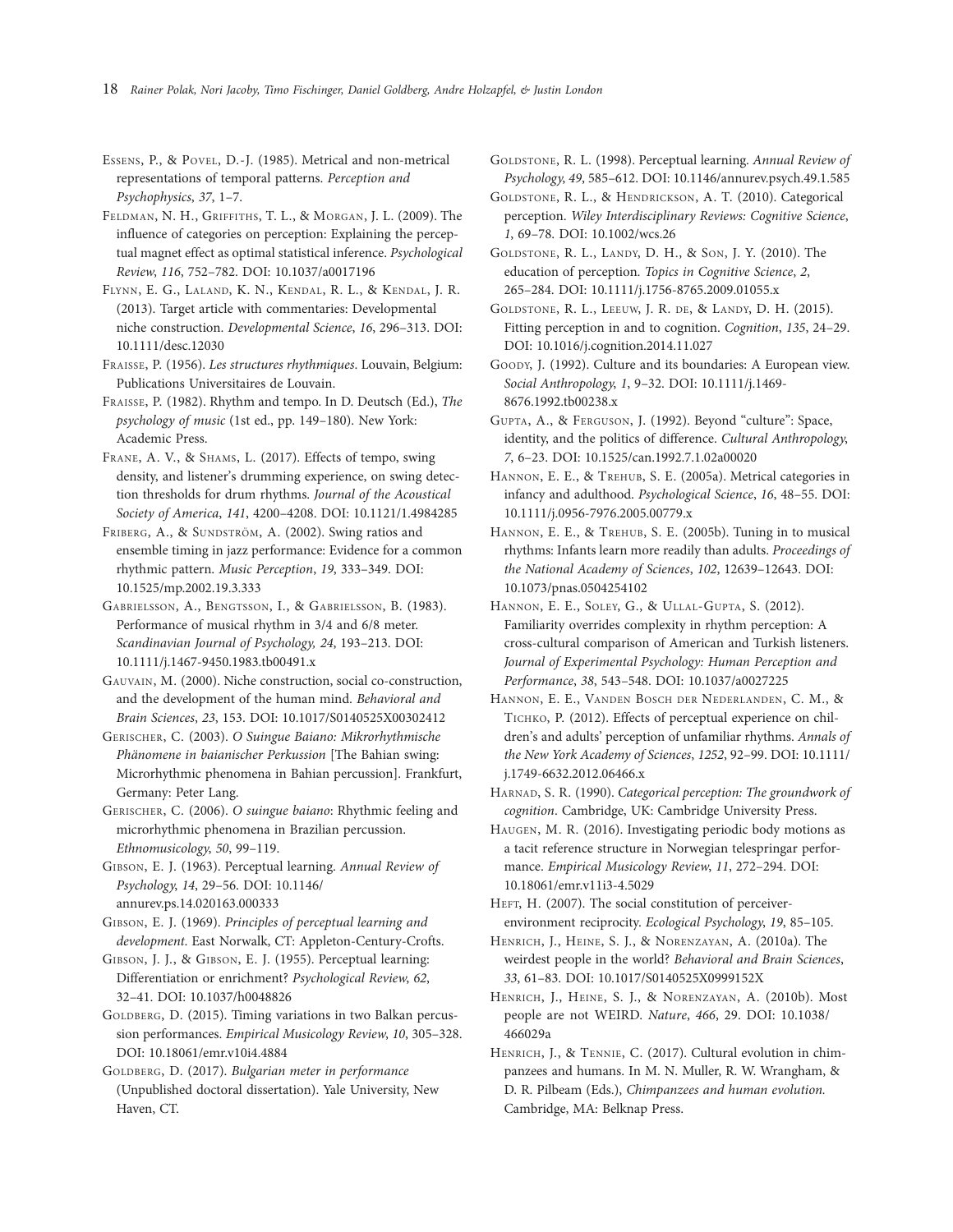HOLZAPFEL, A. (2015). Relation between surface rhythm and rhythmic modes in Turkish makam music. Journal of New Music Research, 44, 25–38. DOI: 10.1080/09298215.20 14.939661

HONING, H. (2013). Structure and interpretation of rhythm in music. In D. Deutsch (Ed.), The psychology of music (3rd ed., pp. 369–404). London, UK: Academic Press. DOI: 10.1016/ B978-0-12-381460-9.00009-2

HRISTOV, D. (1967). Metrichnite i ritmichnite osnovi na bŭlgarskata narodna muzika. In V. Krŭstev (Ed.), Muzikalno-teoretichesko i publitsistichesko nasledstvo [Music-theoretical and publicistic legacy] (Vol. 1, pp. 33-98). Sofia: Bŭlgarskata Akademiya na Naukite. (Original work published 1925)

IVERSEN, J. R., PATEL, A. D., & OHGUSHI, K. (2008). Perception of rhythmic grouping depends on auditory experience. Journal of the Acoustical Society of America, 124, 2263–2271. DOI: 10.1121/1.2973189

JACOBY, N., & MCDERMOTT, J. H. (2017). Integer ratio priors on musical rhythm revealed cross-culturally by iterated reproduction. Current Biology, 27, 359–370. DOI: 10.1016/ j.cub.2016.12.031

JANKOWSKY, R. C. (2013). Rhythmic elasticity, metric ambiguity, and ritual teleology in Tunisian stambeli. Analytical Approaches to World Music, 3(1), 34–61. Retrieved from http:// www.aawmjournal.com/articles/2014a/Jankowsky\_AAWM\_ Vol\_3\_1.pdf

JOHANSSON, M. (2009). Rhythm into style: Studying asymmetrical grooves in Norwegian folk music (Unpublished doctoral thesis). University of Oslo, Oslo, Norway.

JOHANSSON, M. (2017). Non-isochronous musical meters: Towards a multidimensional model. Ethnomusicology, 61, 31–51. DOI: 10.5406/ethnomusicology.61.1.0031

KAHN, J. S. (1989). Culture: Demise or resurrection? Critique of Anthropology, 9(2), 5–25. DOI: 10.1177/0308275X890 0900202

KALENDER, B., TREHUB, S. E., & SCHELLENBERG, E. G. (2013). Cross-cultural differences in meter perception. Psychological Research, 77, 196–203. DOI: 10.1007/s00426-012-0427-y

KENDAL, J. R. (2011). Cultural niche construction and human learning environments: Investigating sociocultural perspectives. Biological Theory, 6, 241–250. DOI: 10.1007/s13752- 012-0038-2

KROEBER, A. L., & KLUCKHOHN, C. (1952). Culture: A critical review of concepts and definitions. New York: Vintage Books.

KUBIK, G. (2010). Theory of African music (Vol. 2). Chicago studies in ethnomusicology. Chicago, IL: The University of Chicago Press.

KUHL, P. K. (1991). Human adults and human infants show a ''perceptual magnet effect'' for the prototypes of speech categories, monkeys do not. Perception and Psychophysics, 50, 93–107. DOI: 10.3758/BF03212211

KUHL, P. K., WILLIAMS, K. A., LACERDA, F., STEVENS, K. N., & LINDBLOM, B. (1992). Linguistic experience alters phonetic perception in infants by 6 months of age. Science, 255, 606–608. DOI: 10.1126/science.1736364

KUPER, A. (2003). Culture: The anthropologists' account (5th printing). Cambridge, MA: Harvard University Press. (Original work published 1999)

KVIFTE, T. (2007). Categories and timing: On the perception of meter. Ethnomusicology, 51, 64–84.

LALAND, K. N., & O'BRIEN, M. J. (2011). Cultural niche construction: An introduction. Biological Theory, 6, 191–202. DOI: 10.1007/s13752-012-0026-6

LARGE, E. W. (2008). Resonating to musical rhythm: Theory and experiment. In S. Grondin (Ed.), Psychology of time (pp. 189–232). Bingley, UK: Emerald.

LARGE, E. W., & JONES, M. R. (1999). The dynamics of attending: How people track time-varying events. Psychological Review, 106, 119–159. DOI: 10.1037//0033-295X.106.1.119

LARGE, E. W., & KOLEN, J. F. (1994). Resonance and the perception of musical meter. Connection Science, 6, 177–208. DOI: 10.1080/09540099408915723

LARGE, E. W., & PALMER, C. (2002). Perceiving temporal regularity in music. Cognitive Science, 26, 1–37. DOI: 10.1207/ s15516709cog2601\_1

LARGE, E. W., & SNYDER, J. S. (2009). Pulse and meter as neural resonance. Annals of the New York Academy of Sciences, 1169, 46–57. DOI: 10.1111/j.1749-6632.2009.04550.x

LENTZ, C. (2016). Culture: The making, unmaking and remaking of an anthropological concept. Working Papers of the Department of Anthropology and African Studies of the Johannes Gutenberg University Mainz, 166. Retrieved from http://www.ifeas.uni-mainz.de/Dateien/AP166.pdf

LERDAHL, F., & JACKENDOFF, R. (1983). A generative theory of tonal music. Cambridge, MA: MIT Press.

LIVELY, S. E., LOGAN, J. S., & PISONI, D. B. (1993). Training Japanese listeners to recognize English /r/ and /l/: II: The role of phonetic environment and talker variability in learning new perceptual categories. Journal of the Acoustical Society of America, 94, 1242–1255. DOI: 10.1121/1.408177

LIVELY, S. E., & PISONI, D. B. (1997). On prototypes and phonetic categories: A critical assessment of the perceptual magnet effect in speech perception. Journal of Experimental Psychology: Human Perception and Performance, 23, 1665–1679.

LIVELY, S. E., PISONI, D. B., YAMADA, R. A., TOHKURA, Y., & YAMADA, T. (1994). Training Japanese listeners to identify English /r/ and /l/: III: Long-term retention of new phonetic categories. Journal of the Acoustical Society of America, 96, 2076–2087. DOI: 10.1121/1.410149

LONDON, J. (2002). Cognitive constraints on metric systems: Some observations and hypotheses. Music Perception, 19, 529–550. DOI: 10.1525/mp.2002.19.4.529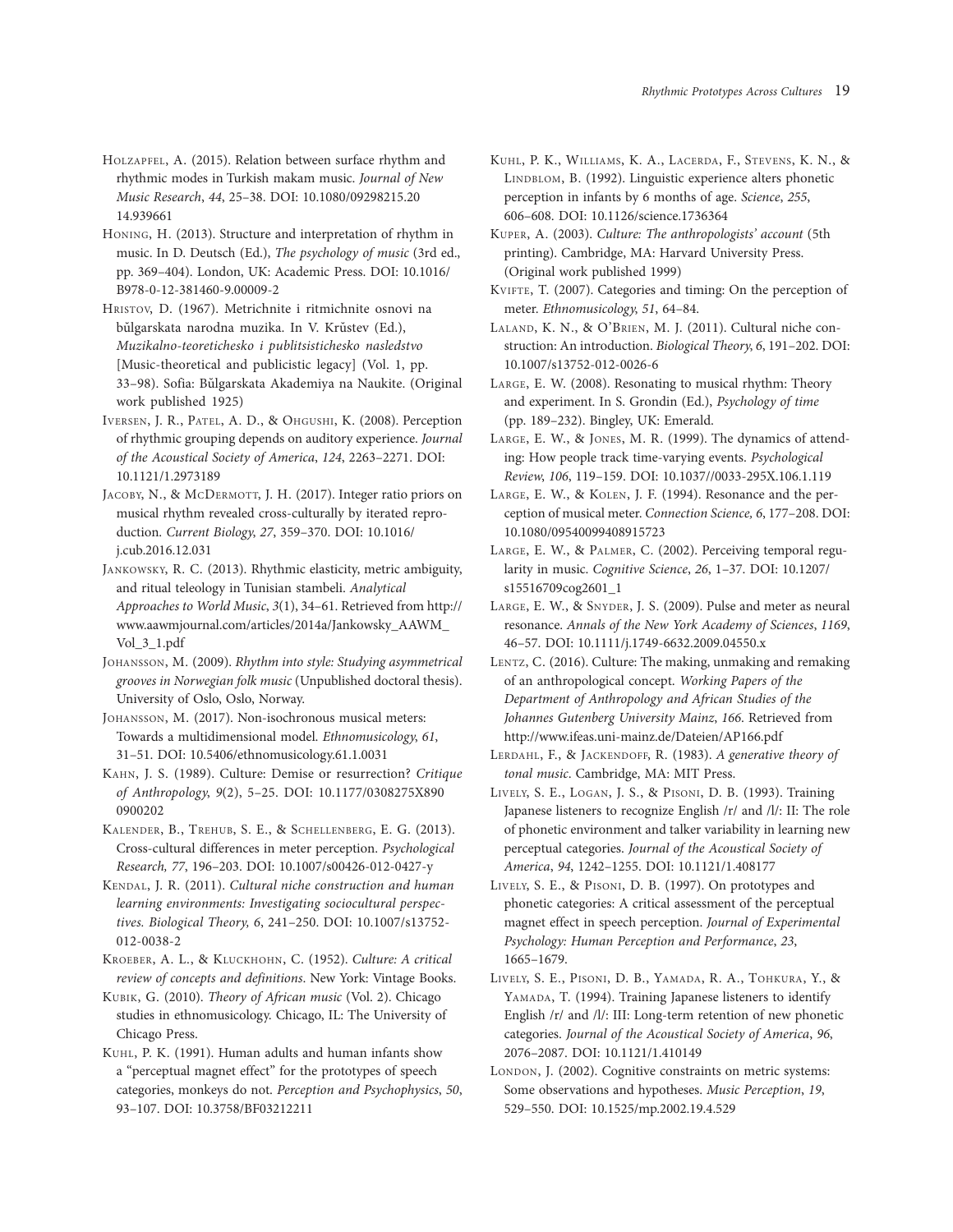LONDON, J. (2012). Hearing in time: Psychological aspects of musical meter (2nd ed.). Oxford, UK: Oxford University Press.

LONDON, J., HIMBERG, T., & CROSS, I. (2009). The effect of structural and performance factors in the perception of anacruses. Music Perception, 27, 103–120. DOI: 10.1525/ mp.2009.27.2.103

LONGUET-HIGGINS, C., & LEE, C. S. (1982). The perception of musical rhythms. Perception, 11, 115–128. DOI: 10.1068/ p110115

MADISON, G., & MERKER, B. (2002). On the limits of anisochrony in pulse attribution. Psychological Research, 66, 201–207. DOI: 10.1007/s00426-001-0085-y

MANNING, F. C., & SCHUTZ, M. (2016). Trained to keep a beat: Movement-related enhancements to timing perception in percussionists and non-percussionists. Psychological Research, 80, 532–542. DOI: 10.1007/s00426-015-0678-5

MARCUS, S. L. (2007). Music in Egypt: Experiencing music, expressing culture. New York: Oxford University Press.

MARTENS, P. A. (2011). The ambiguous tactus: Tempo, subdivision benefit, and three listener strategies. Music Perception, 28, 433–448. DOI: 10.1525/mp.2011.28.5.433

MATTHEWS, T. E., THIBODEAU, J. N. L., GUNTHER, B. P., & PENHUNE, V. B. (2016). The impact of instrument-specific musical training on rhythm perception and production. Frontiers in Psychology, 7, 69. DOI: 10.3389/ fpsyg.2016.00069

MENARY, R. (2015). The aesthetic niche. The British Journal of Aesthetics, 54, 471–475. DOI: 10.1093/aesthj/ayu045

MERKER, B., MADISON, G., & ECKERDAL, P. (2009). On the role and origin of isochrony in human rhythmic entrainment. Cortex, 45, 4–17. DOI: 10.1016/j.cortex.2008.06.011

MOELANTS, D. (2006). Perception and performance of aksak metres. Musicae Scientiae, 10, 147–172. DOI: 10.1177/ 102986490601000201

NAVEDA, L., GOUYON, F., GUEDES, C., & LEMAN, M. (2011). Microtiming patterns and interactions with musical properties in samba music. Journal of New Music Research, 40, 225–238. DOI: 10.1080/09298215.2011.603833

NEUHOFF, H., POLAK, R., & FISCHINGER, T. (2017). Perception and evaluation of timing patterns in drum ensemble music from Mali. Music Perception, 34, 438–451. DOI: 10.1525/ mp.2017.34.4.438

NORENZAYAN, A., & HEINE, S. J. (2005). Psychological universals: What are they and how can we know? Psychological Bulletin, 131, 763–784. DOI: 10.1037/0033-2909.131.5.763

PARNCUTT, R. (1994). A perceptual model of pulse salience and metrical accent in musical rhythm. Music Perception, 11, 409–464. DOI: 10.2307/40285633

POLAK, R. (2010). Rhythmic feel as meter: Non-isochronous beat subdivision in jembe music from Mali. Music Theory Online, 16(4).

POLAK, R. (2017). The lower limit for meter in dance drumming from West Africa. Empirical Musicology Review, 12, 205–226.

POLAK, R., JACOBY, N., & LONDON, J. (2016). Both isochronous and non-isochronous metrical subdivision afford precise and stable ensemble entrainment: A corpus study of Malian jembe drumming. Frontiers in Neuroscience, 10, 285. DOI: 10.3389/ fnins.2016.00285

POLAK, R., & LONDON, J. (2014). Timing and meter in Mande drumming from Mali. Music Theory Online, 20(1).

PORTERA, M. (2016). Why do human perceptions of beauty change? The construction of the aesthetic niche. RCC Perspectives: Transformations in Environment and Society, 5, 41–48. DOI: 10.5282/rcc/7728

POVEL, D.-J. (1981). Internal representation of simple temporal patterns. Journal of Experimental Psychology: Human Perception and Performance, 7, 3–18. DOI: 10.1037/0096-1523.7.1.3

POVEL, D.-J. (1984). A theoretical framework for rhythm perception. Psychological Research, 45, 315–337. DOI: 10.1007/ BF00309709

RAVIGNANI, A., DELGADO, T., & KIRBY, S. (2016). Musical evolution in the lab exhibits rhythmic universals. Nature Human Behaviour, 1(1), 7. DOI: 10.1038/s41562-016-0007

RAVIGNANI, A., & MADISON, G. (2017). The paradox of isochrony in the evolution of human rhythm. Frontiers in Psychology, 8, 1820. DOI: 10.3389/fpsyg.2017.01820

REPP, B. H. (1984). Categorical perception: Issues, methods, findings. Speech and Language: Advances in Basic Research and Practice, 10, 243–335. DOI: 10.1016/B978-0-12-608610- 2.50012-1

REPP, B. H. (2003). Rate limits in sensorimotor synchronization with auditory and visual sequences: The synchronization threshold and the benefits and costs of interval subdivision. Journal of Motor Behavior, 35, 355–370. DOI: 10.1080/ 00222890309603156

REPP, B. H. (2005). Sensorimotor synchronization: A review of the tapping literature. Psychonomic Bulletin and Review, 12, 969–992. DOI: 10.3758/Bf03206433

REPP, B. H. (2008). Metrical subdivision results in subjective slowing of the beat. Music Perception, 26, 19–39. DOI: 10.1525/ Mp.2008.26.1.19

REPP, B. H. (2010). Sensorimotor synchronization and perception of timing: Effects of music training and task experience. Human Movement Science, 29, 200–213. DOI: 10.1016/ j.humov.2009.08.002

REPP, B. H., LONDON, J., & KELLER, P. E. (2005). Production and synchronization of uneven rhythms at fast tempi. Music Perception, 23, 61–78. DOI: 10.1525/mp.2005.23.1.61

REPP, B. H., LONDON, J., & KELLER, P. E. (2011). Perception– production relationships and phase correction in synchronization with two-interval rhythms. Psychological Research, 75, 227–242. DOI: 10.1007/s00426-010-0301-8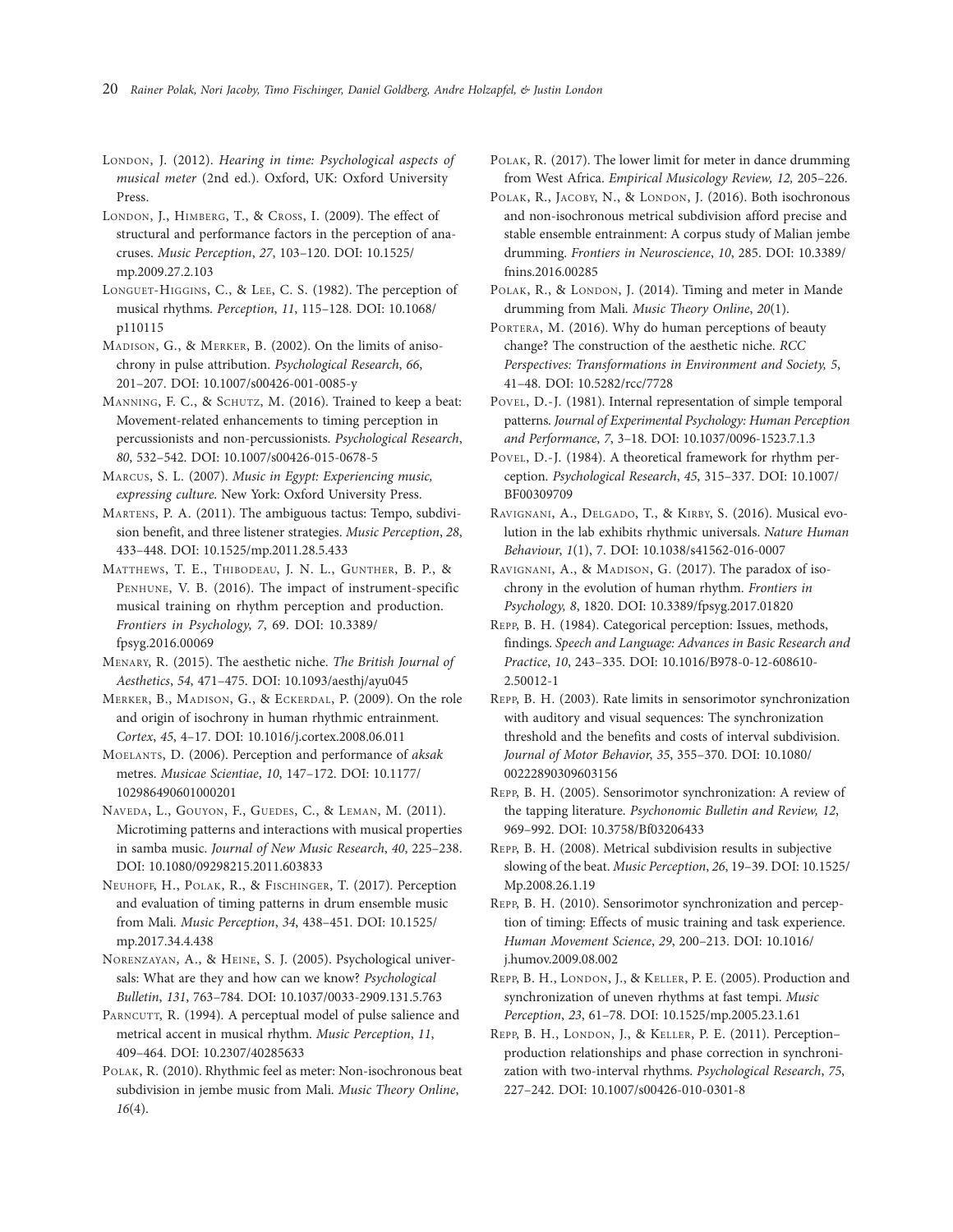REPP, B. H., LONDON, J., & KELLER, P. E. (2012). Distortions in reproduction of two-interval rhythms: When the ''attractor ratio'' is not exactly 1:2. Music Perception, 30, 205–223. DOI: 10.1525/mp.2012.30.2.205

RICHERSON, P. J., & BOYD, R. (2005). Not by genes alone: How culture transformed human evolution. Chicago, IL: University of Chicago Press.

RIEDE, F. (2011). Adaptation and niche construction in human prehistory: A case study from the southern Scandinavian Late Glacial. Philosophical Transactions of the Royal Society B: Biological Sciences, 366, 793–808. DOI: 10.1098/ rstb.2010.0266

ROSCH, E. (1975). Cognitive reference points. Cognitive Psychology, 7, 532–547. DOI: 10.1016/0010-0285(75)90021-3

SADAKATA, M., DESAIN, P., & HONING, H. (2006). The Bayesian way to relate rhythm perception and production. Music Perception, 23, 269–288. DOI: 10.1525/Mp.2006.23.3.269

SAMUEL, A. G. (1982). Phonetic prototypes. Perception and Psychophysics, 31, 307–314. DOI: 10.3758/BF03202653

SAVAGE, P. E., BROWN, S., SAKAI, E., & CURRIE, T. E. (2015). Statistical universals reveal the structures and functions of human music. Proceedings of the National Academy of Sciences, 112, 8987–8992. DOI: 10.1073/pnas.1414495112

SCHULTZ, E. A. (2014). New perspectives on organismenvironment interactions in anthropology. In G. Barker, E. Desjardins, & T. Pearce (Eds.), History, philosophy and theory of the life sciences (Vol. 4, pp. 79–102). Dordrecht: Springer. DOI: 10.1007/978-94-007-7067-6\_5

SCHULTZ, E. A. (2016). Niche construction and the study of culture change in anthropology: Challenges and prospects. St. Cloud State University Anthropology Faculty Publications, 3. Retrieved from http://repository.stcloudstate.edu/anth\_facpubs/3

SCHULZE, H.-H. (1989). Categorical perception of rhythmic patterns. Psychological Research, 51, 10–15. DOI: 10.1007/ Bf00309270

SEMJEN, A., & IVRY, R. B. (2001). The coupled oscillator model of between-hand coordination in alternate-hand tapping: A reappraisal. Journal of Experimental Psychology: Human Perception and Performance, 27, 251–265. DOI: 10.1037// 0096-1523.27.2.251

SHWEDER, R. A. (2010). Donald Campbell's doubt: Cultural difference or failure of communication? Behavioral and Brain Sciences, 33, 109–110. DOI: 10.1017/S0140525X10000245

SNYDER, J. S., HANNON, E. E., LARGE, E. W., & CHRISTIANSEN, M. H. (2006). Synchronization and continuation tapping to complex meters. Music Perception, 24, 135–146. DOI: 10.1525/ mp.2006.24.2.135

STEVENS, C. J. (2012). Music perception and cognition: A review of recent cross-cultural research. Topics in Cognitive Science, 4, 653–667. DOI: 10.1111/j.1756-8765.2012.01215.x

STEVENS, C. J., & BYRON, T. (2016). Universals in music processing: Entrainment, acquiring expectations, and learning. In S. Hallam, I. Cross, & M. Thaut (Eds.), The Oxford handbook of music psychology (pp. 19–31). Oxford, UK: Oxford University Press.

STOBART, H., & CROSS, I. (2000). The Andean anacrusis? Rhythmic structure and perception in Easter songs of Northern Potosí, Bolivia. British Journal of Ethnomusicology, 9(2), 63–94. DOI: 10.1080/09681220008567301

STOTZ, K. (2010). Human nature and cognitive–developmental niche construction. Phenomenology and the Cognitive Sciences, 9, 483–501. DOI: 10.1007/s11097-010-9178-7

SUMMERS, J. J., BELL, R., & BURNS, B. D. (1989). Perceptual and motor factors in the imitation of simple temporal patterns. Psychological Research, 51, 23–27. DOI: 10.1007/ BF00309272

SUMMERS, J. J., HAWKINS, S. R., & MAYERS, H. (1986). Imitation and production of interval ratios. Perception and Psychophysics, 39, 437–444. DOI: 10.3758/BF03207072

TAL, I., LARGE, E. W., RABINOVITCH, E., WEI, Y., SCHROEDER, C. E., POEPPEL, D., & ZION GOLUMBIC, E. (2017). Neural Entrainment to the beat: The "missing-pulse" phenomenon. The Journal of Neuroscience, 37, 6331–6341. DOI: 10.1523/ JNEUROSCI.2500-16.2017

TENNIE, C., CALL, J., & TOMASELLO, M. (2009). Ratcheting up the ratchet: On the evolution of cumulative culture. Philosophical Transactions of the Royal Society B: Biological Sciences, 364, 2405–2415. DOI: 10.1098/rstb.2009.0052

TOIVIAINEN, P., & EEROLA, T. (2003). Where is the beat? Comparison of Finnish and South African listeners. In R. Kopiez (Ed.), Proceedings of the 5th triennial conference of the European Society for the Cognitive Sciences of Music (ESCOM) (pp. 501–504). Hanover, Germany: Institute for Research in Music Education.

TOMASELLO, M. (1999). The cultural origins of human cognition. Cambridge, MA: Harvard University Press.

TOMASELLO, M., KRUGER, A. C., & RATNER, H. H. (1993). Cultural learning. Behavioral and Brain Sciences, 16, 495–511. DOI: 10.1017/S0140525X0003123X

TREHUB, S. E., BECKER, J., & MORLEY, I. (2015). Cross-cultural perspectives on music and musicality. Philosophical Transactions of the Royal Society B: Biological Sciences, 370, 20140096. DOI: 10.1098/rstb.2014.0096

TYLOR, E. B. (1920). Primitive culture: Researches into the development of mythology, philosophy, religion, art, and custom (6th ed.). London, UK: John Murray. (Original work published 1871)

ULLAL-GUPTA, S., HANNON, E. E., & SNYDER, J. S. (2014). Tapping to a slow tempo in the presence of simple and complex meters reveals experience-specific biases for processing music. PLoS ONE, 9(7), e102962. DOI: 10.1371/ journal.pone.0102962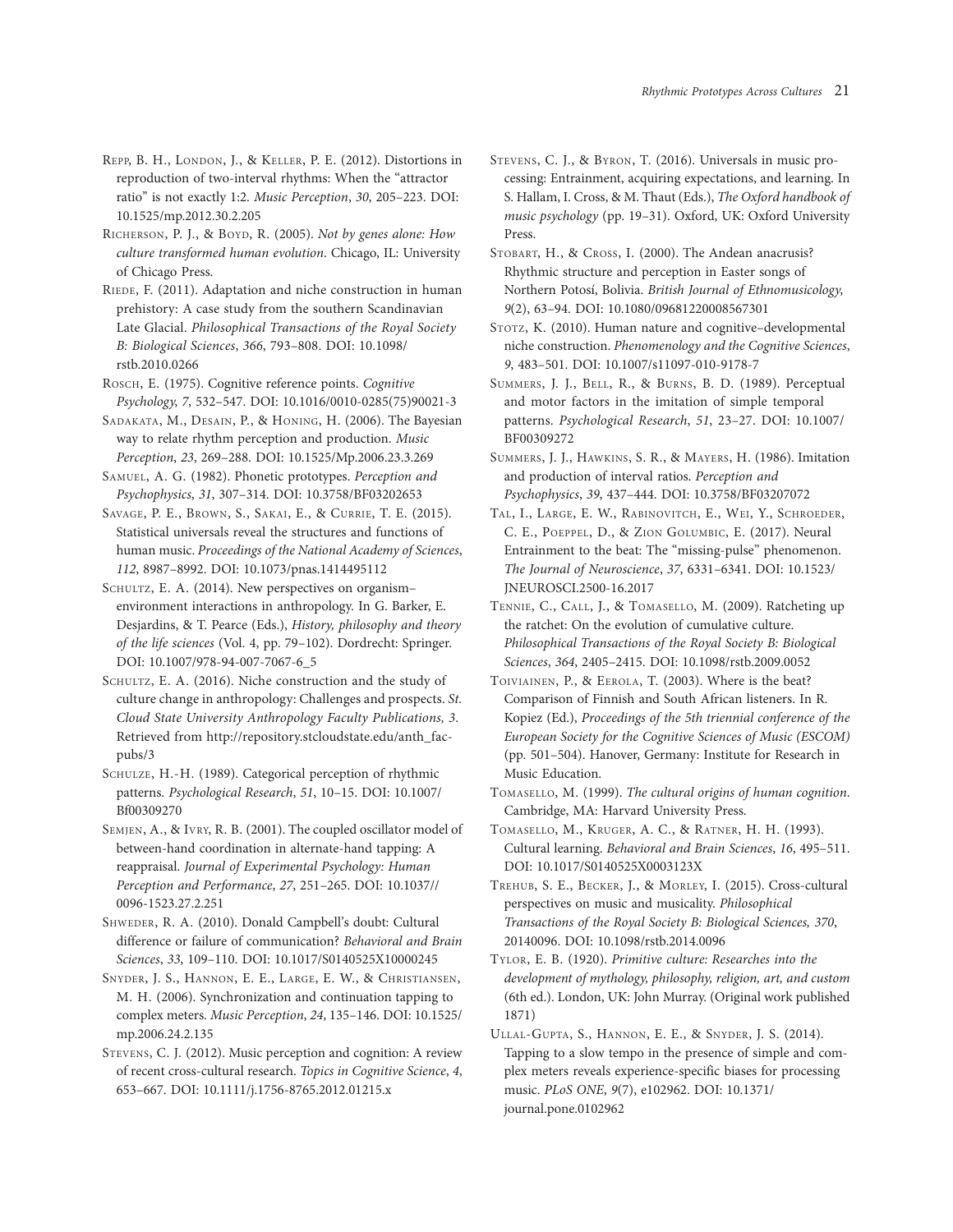- WHITEHOUSE, H., & COHEN, E. (2012). Seeking a rapprochement between anthropology and the cognitive sciences: A problemdriven approach. Topics in Cognitive Science, 4, 404–412. DOI: 10.1111/j.1756-8765.2012.01203.x
- WILL, U. (2011). Prospects for a reorientation in cognitive ethnomusicology. In W. Steinbeck & R. Schumacher (Eds.), Kölner Beiträge zur Musikwissenschaft: Bd. 16. Selbstreflexion in der Musik/Wissenschaft. Referate des Kölner Symposions 2007: Im Gedenken an Rüdiger Schumacher (pp. 193-211). Kassel, Germany: Gustav Bosse Verlag.
- WILL, U. (2017). Cultural factors in responses to rhythmic stimuli. In J. R. Evans & R. P. Turner (Eds.), Rhythmic stimulation procedures in neuromodulation (pp. 279–306). London, UK: Academic Press. DOI: 10.1016/B978-0-12-803726- 3.00009-2
- YATES, C. M., JUSTUS, T., ATALAY, N. B., MERT, N., & TREHUB, S. E. (2017). Effects of musical training and culture on meter perception. Psychology of Music, 45, 231–245. DOI: 10.1177/ 0305735616657407

## Appendix: Nonmusicians

TABLE A1. Nonmusician Groups Used for Comparison

| Country of<br>Residence             | Group                                                                                                                                                                                                            | Number and<br>gender                                                                            | Age                                                                                                                  |
|-------------------------------------|------------------------------------------------------------------------------------------------------------------------------------------------------------------------------------------------------------------|-------------------------------------------------------------------------------------------------|----------------------------------------------------------------------------------------------------------------------|
| Mali<br>Mali<br>Bulgaria<br>Germany | University students with little experience in folk dance<br>Members of folk dance associations<br>Members of folk dance associations<br>Music listeners with relatively little experience playing<br>instruments | $n = 11$ , 3 females<br>$n = 12$ , 10 females<br>$n = 14$ , 11 females<br>$n = 21$ , 15 females | mean = 25, range = $19-35$<br>mean = 36, range = $13-52$<br>mean = 34, range = $18-56$<br>mean = 33, range = $19-69$ |
| Total                               |                                                                                                                                                                                                                  | $N = 58$ , 38 females                                                                           | mean = 32, range = $13-69$                                                                                           |

#### **PARTICIPANTS**

For control reasons, we included groups of "nonmusicians'' whose tapping we tested only at the slow tempo (periodicity  $= 1000$  ms). The nonmusicians were dancers from Mali and Bulgaria familiar with the styles of dance associated with music played by our Malian drummer and Bulgarian folk musician groups, respectively, as well as university students (non-music majors and young graduates) and general population from Mali and Germany. Members of these groups have relatively little experience with playing instruments and public performances and would not usually identify as musicians in their societal contexts.

## RESULTS

Differences between musician and nonmusician groups emerged during efforts to pilot the experiment in Germany and Mali, which preceded the main experiments reported in this paper. Whereas both groups were able to perform the various tapping tasks at the slower tempo (periodicity of 1000 ms), many nonmusicians had difficulty performing the tapping task at the faster tempo (periodicity of 500 ms). For this reason, we did not try to collect data from nonmusicians at the faster tempo.

The cluster of nonmusician groups was less consistent than the cluster of musician groups in their isochronous tapping at the slow tempo (IOI  $=$  500 ms), as indicated by the larger standard deviations of their



FIGURE A1. Consistency of synchronization (standard deviation of asynchronies between stimulus and response onsets) with an isochronous (1:1) target rhythm at the slow tempo, separated by "musician" versus "nonmusician" clusters of participant groups. The tested groups are plotted to the x-axis; the y-axis shows the mean values (symbol) and standard errors (error bars) of the standard deviation in milliseconds. Grey horizontal lines illustrate the grand average values for the musician and nonmusician clusters of groups, respectively. \*\*\* =  $p \triangleleft .001; * = p \triangleleft .05;$  all p values were corrected for multiple comparison with Bonferroni correction.